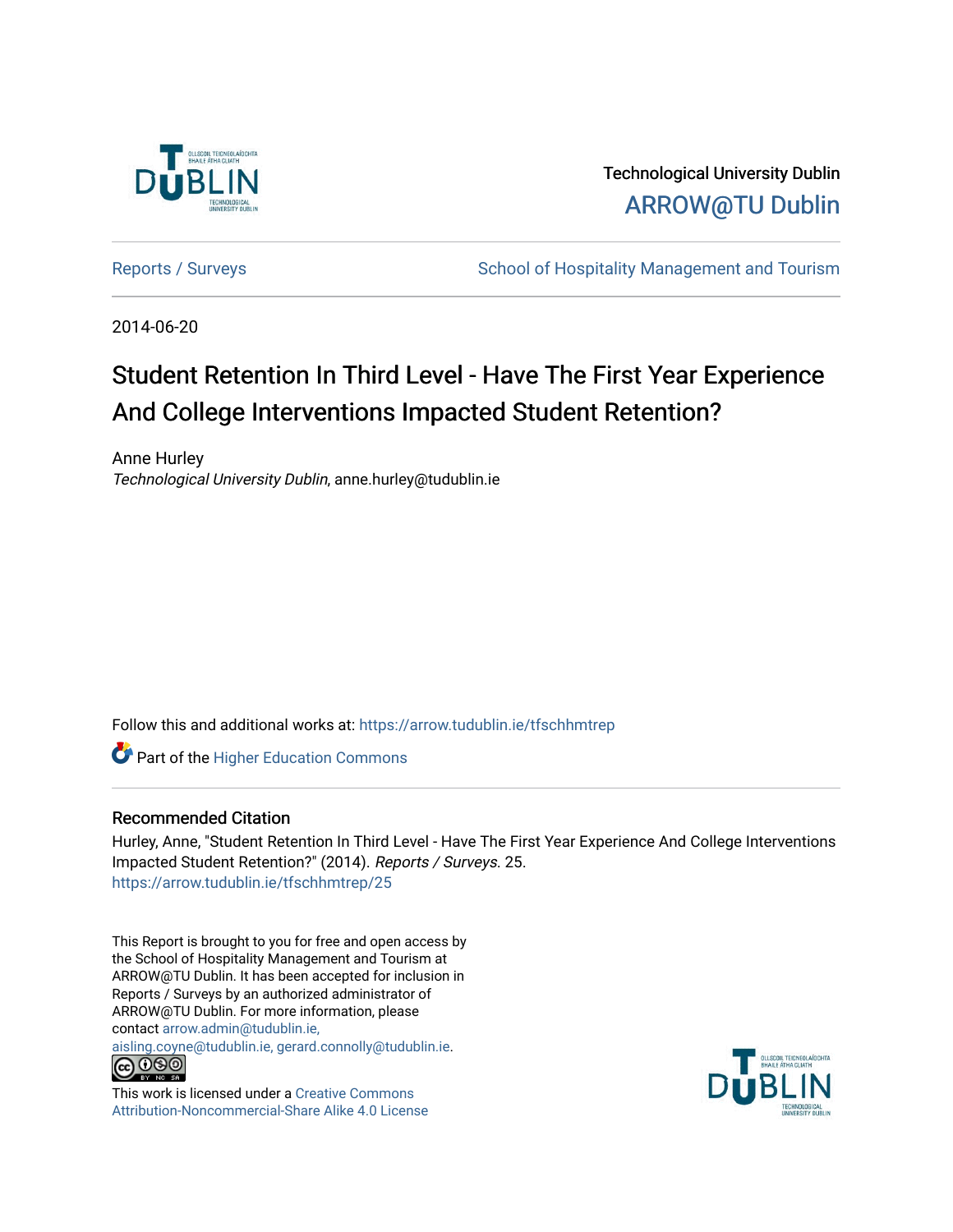# **Student Retention In Third Level - Have The First Year Experience And College Interventions Impacted Student Retention?**

Anne Hurley

# **Dublin Institute of Technology**

## **1. Introduction**

The focus of this paper is on exploring the impact of interventions during the first year of college. The paper considers the performance of students and their points level at entry, their participation in structured learning classes, tutorials etc. and their gender.

This analysis will inform the School of Hospitality Management and Tourism strategy around the first year experience. It is also hoped it would provide valuable insights for the Institute as a whole and for developing TU4Dublin first year experience strategy.

The school to date has prioritised enhancing student retention in first year with particular emphasis on the first year experience. This study will contribute to a greater understanding of the issues impacting on student retention and the effectiveness of various interventions.

A recent report published by the Higher Education Authority (HEA, 2014) on progression in Irish Higher Education Institutions highlighted an area of concern for institutes of technologies, where the non-progression figures increased from 22 percent in 2007/2008 to 24 percent in 2010/2011 and these are also significantly higher than comparable figures for the universities. Thus it is timely to develop informed strategies to enhance student retention and progression within the institute of technology sector.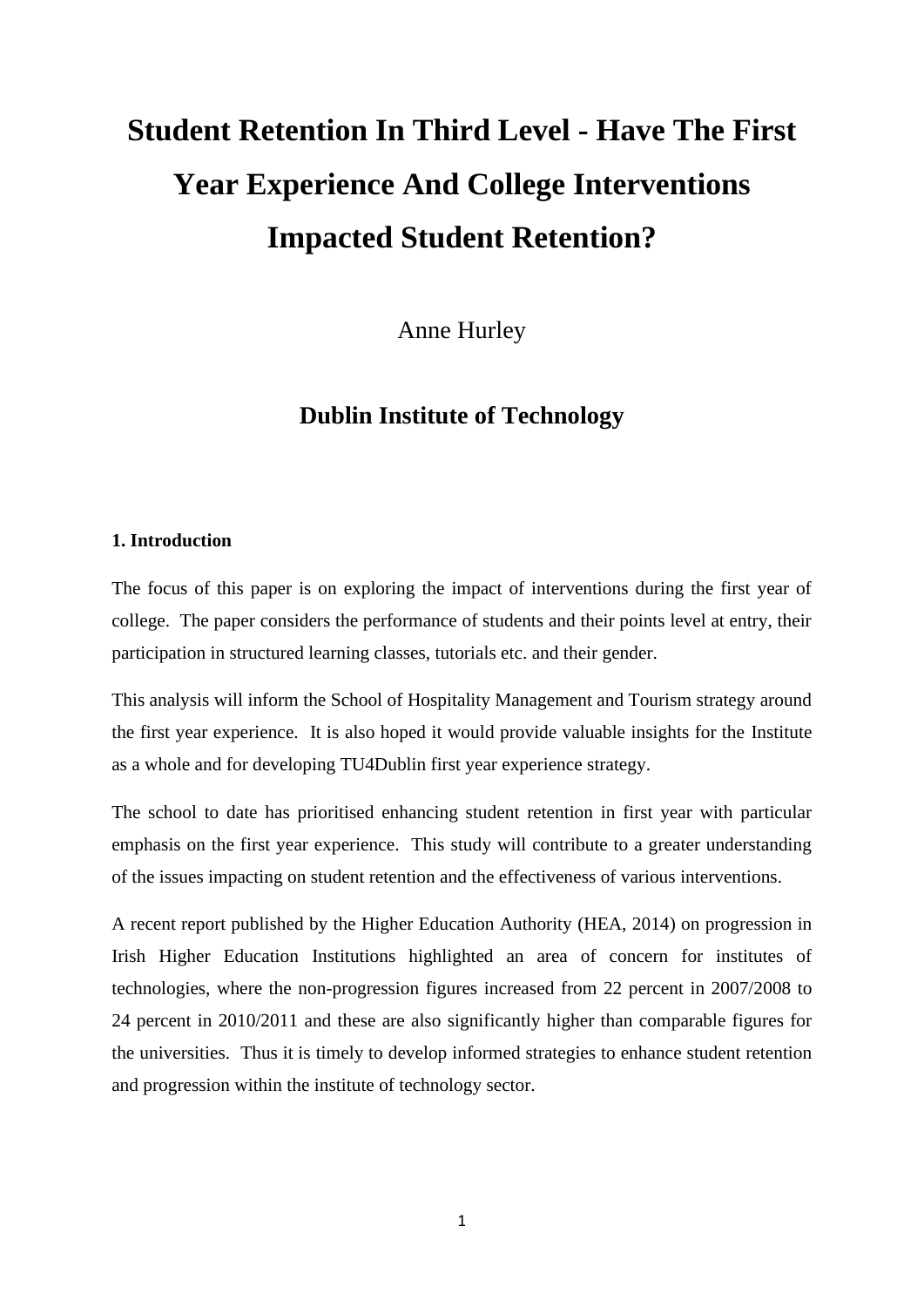#### **2. Literature Review**

The HEA study finds that overall the national non-progression rates across all sectors and all levels was 16 percent in 2010/2011 up from 15 percent in 2007/2008. The rates of nonprogression vary significantly according to the NFQ level, ranging from 31%/28% in 2010/2011 at levels 6/7 compared to 25%/26% in 2007/2008 to 17 percent at level 8 compared to 16 percent in 2007/08. The HEA study has some key findings for institutes of technology in terms of student retention and progression. The 2010/2011 full-time undergraduate new entrants rates differ considerably according to the sector, ranging from 24 percent in an institute of technology (IoT) compared to 22 percent in 2007/2008 to 9 percent in a university and 4 percent in other colleges, consistent with the last study performed by the HEA.

Ireland is not unique in terms of dealing with the challenges of student retention and progression and considerable research is being conducted in the US in this area. A Harvard Graduate School of Education study cited in O'Keeffe (2013) concludes that student attrition is of particular prominence in the United States, which has the highest rate of student attrition in the industrialised world. Therefore there has been significant research activity in the US. O'Keeffe (2013) cites a study conducted by The American Institutes for Research in 2010 which concluded that the attrition rate among first year college students in the United States has been found to be between 30 and 50 percent. O'Keeffe (2013) cited a report from The Department of Education, Science and Training (DEST, 2004) that the attrition figures in Australia for domestic commencing undergraduate students was 21.2 per cent, whereas the attrition rate for commencing international undergraduate students compared to 18.0 percent.

Both the power of persuasion and placing a greater emphasis on the welfare of our students is key to retention. Cameron, Roxburgh, Taylor and Lauder (2011) state "one of the most important findings was that at least 50 percent of those who completed a nursing programme had considered leaving at some stage but had changed their minds". This is interesting because it demonstrates that a significant number of potential leavers can be persuaded to continue on the programme. Research has shown the importance of closer contact between students and teachers in improving retention (Hovdhaugen and Aamodt) cited in Hovdhaugen, Frolich and Aamodt (2013).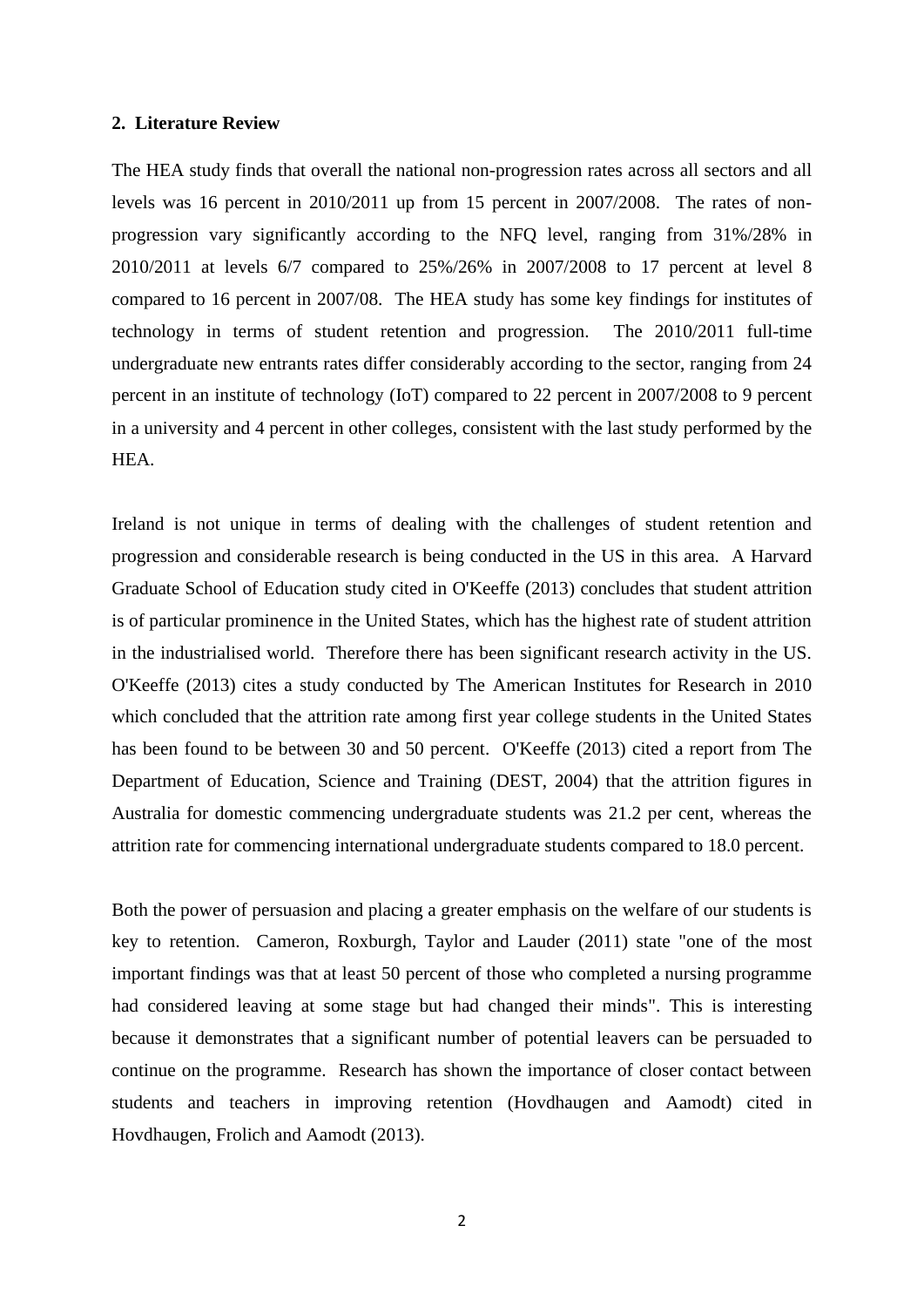Various studies have pointed towards the importance for colleges of allocating resources first on the first year experience, Veesfra comments in Thompson and Turner (2012) "'the first year of college is critical to educational persistence and retention"' (2012, p. 1).

The adoption of interventions sooner rather than later for first years is important and effective. Noel, Levitz, and Salud cited in Brown (2012) "'Research indicates that college students usually decide to drop-out of college at the end of their freshman year"', "which means interventions must occur during the freshman college year to be the most effective"(Brown, 2012, p. 4).

One method of preventing student attrition was identified in a study by Heisserer and Parette, cited in O'Keeffe (2013) "'the single most important factor in advising students who are at risk is helping them to feel that they are cared for by the institution"' (2013, p. 4).

The use of interventions for example, support systems, programs, mentoring, peer support and counselling are areas researched by many institutions. The objective of these interventions is to enhance the first year experience, Jafee cited in Thompson and Turner (2012) that in the US most colleges address this issue by creating a first year support method for new students. Some colleges have sought external expertise to ensure students receive the necessary facilities, Tinto cited in Thompson and Turner (2012) that many colleges today have identified the importance of the need for experts, strategic planning and developing initiatives for programs offered to their new students. The adjusting to college phase can be assisted with peer mentoring and peer support playing a key role in the first year experience, Santos and Reigadas cited in Cerezo, McWhirter (2012) "'Mentoring has been found to help in college adjustment by helping students gain knowledge about resources on campus and improving their self-esteem"' and Battencourt, et al cited in Cerezo, McWhirter (2012) "'Peer support has been found to enhance adjustment, especially when peers support students' social and academic needs and share social identities"' (2012, p. 2). Attendance monitoring as an intervention has a positive effect on attainment, I will investigate if this is true in the school. A study conducted by John Colby states "There is a definite and proven correlation between attendance at teaching sessions and attainment in assessment." Newman-Ford et al identified that the more a student attends classes, the less chance they have of failing exams and it increases their chances of attaining higher grades.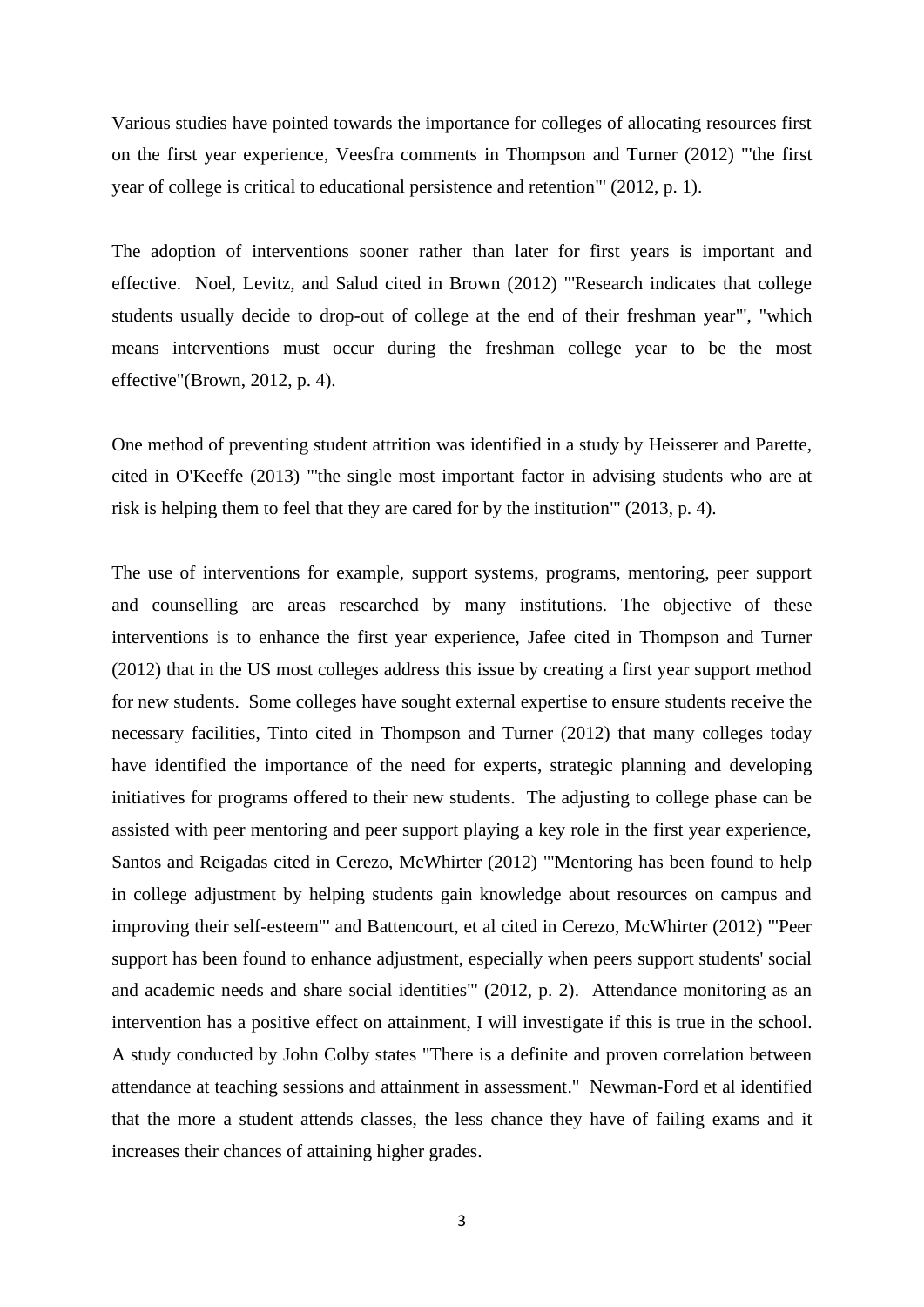The introduction of a core module 'introduction to higher education for first years' incorporating in-class group work, lecture topics for example, study skills, time management etc. and reflection. Brooman and Darwent suggest "our study supports the findings of previous research in indicating the value of encouraging the use of a reflective diary" (2012, p. 12).

Is this the question that should be asked Cameron, Roxburgh, Taylor and Lauder "retention (why students stay) as opposed to attrition (why students leave)" (2011, p. 1).' I am in favour of asking both questions, however, information on attrition or why students leave is often obtained by way of exit interview or questionnaire. In real life it can be difficult to obtain this information if students do not make contact prior to or on departure. A student retention questionnaire is an area that I would like to explore for second, third and fourth year students.

This study on student retention and college interventions aims to review student retention in the School of Hospitality Management and Tourism in DIT. The literature on retention on the first year experience and on interventions is predominantly from outside Europe, mainly from US and Australia. While the HEA's recent study provides statistics on student progression in Ireland it does not explore the impact of intervention or strategies on progression rates in Ireland. On completion, this study will add to the knowledge base on the first year experience and student retention in Ireland.

#### **3. Research Methodology**

The methodology includes both primary and secondary research.

Secondary research involved a review of relevant literature and consideration of various reports on student retention in Ireland and elsewhere.

The primary research involved collating and analysing data from the School of Hospitality Management and Tourism on student retention and performance. Statistical analysis was employed to test various hypotheses - is there a correlation between attendance/participation and performance, is there a correlation between leaving certificate points level and average score and is there a difference in performance between genders.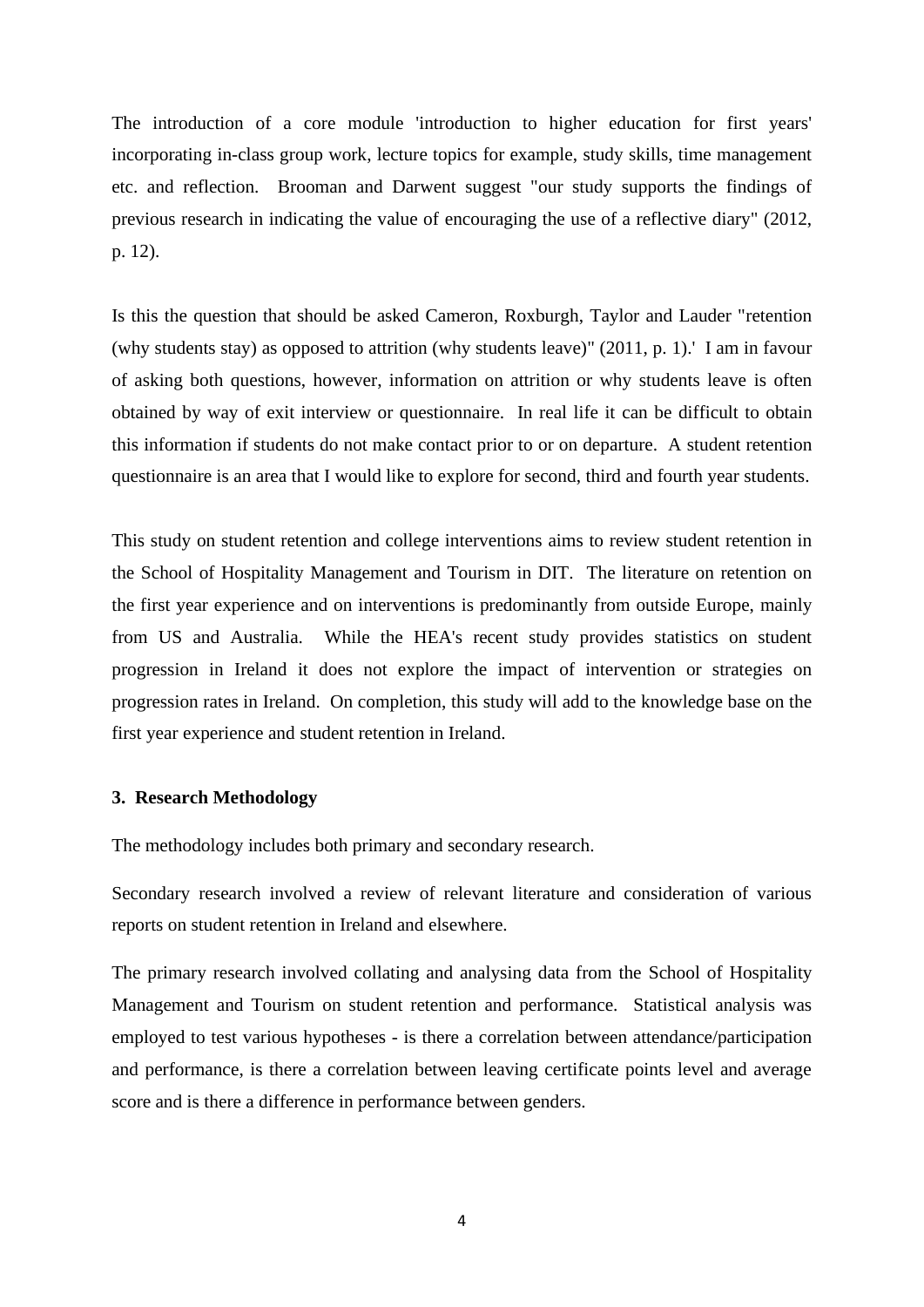The data considered was the 2013/2014 first year student cohort. 290 students accepted a place on one of the six full time programmes offered in the school, of these 240 students registered for the programmes. Students entered the programmes through a number of different pathways, these were classified as:

- $\ddot{+}$  Leaving certificate direct entry from completion of leaving certificate in 2013
- $\overline{\phantom{a}}$  Access with points disadvantaged students who reached the minimum entry points level for the programme
- Access without points are disadvantaged students who were accepted on the programme without having the minimum entry requirements for the programme
- ↓ Deferrals are students who deferred entry having received an offer for a previous intake
- $\overline{\phantom{a}}$  Disability scheme with points students classified as having a disability who attained the minimum entry points for the programme
- $\overline{\phantom{a}}$  Disability without points students who did not have the minimum entry requirements for the programme
- $\div$  FETAC are students that have applied through the CAO with a FETAC qualification
- $\overline{\phantom{a}}$  Mature students are student aged 23 years or older who have applied through the CAO system
- $\overline{\phantom{a}}$  Non standard referred to students that do not enter through pathways outlined above
- $\overline{\phantom{a}}$  International are Non-EU fee paying students.

### **4. Findings**

The first findings presented for the study are the 2013/2014 progression rate for the school. Each table include pathways in information, this highlights any areas of concern  $-$  low progression rates for the school. Table one shows the progression rate for all programmes is 75 percent, the non-progression rate is 25 percent, this is close the HEA report of 24 percent for IoT for 2010/2011. Table two shows the progression rate for level 7 programmes is 70 percent, the non-progression rate is 30 percent, this is higher than the HEA report of 28 percent for 2010/2011. Table three shows the progression rate for level 8 programmes is 81 percent, the non-progression rate is 19 percent, this is higher than the HEA report of 17 percent for 2010/2011. The table for each programme in the school is included in the appendices.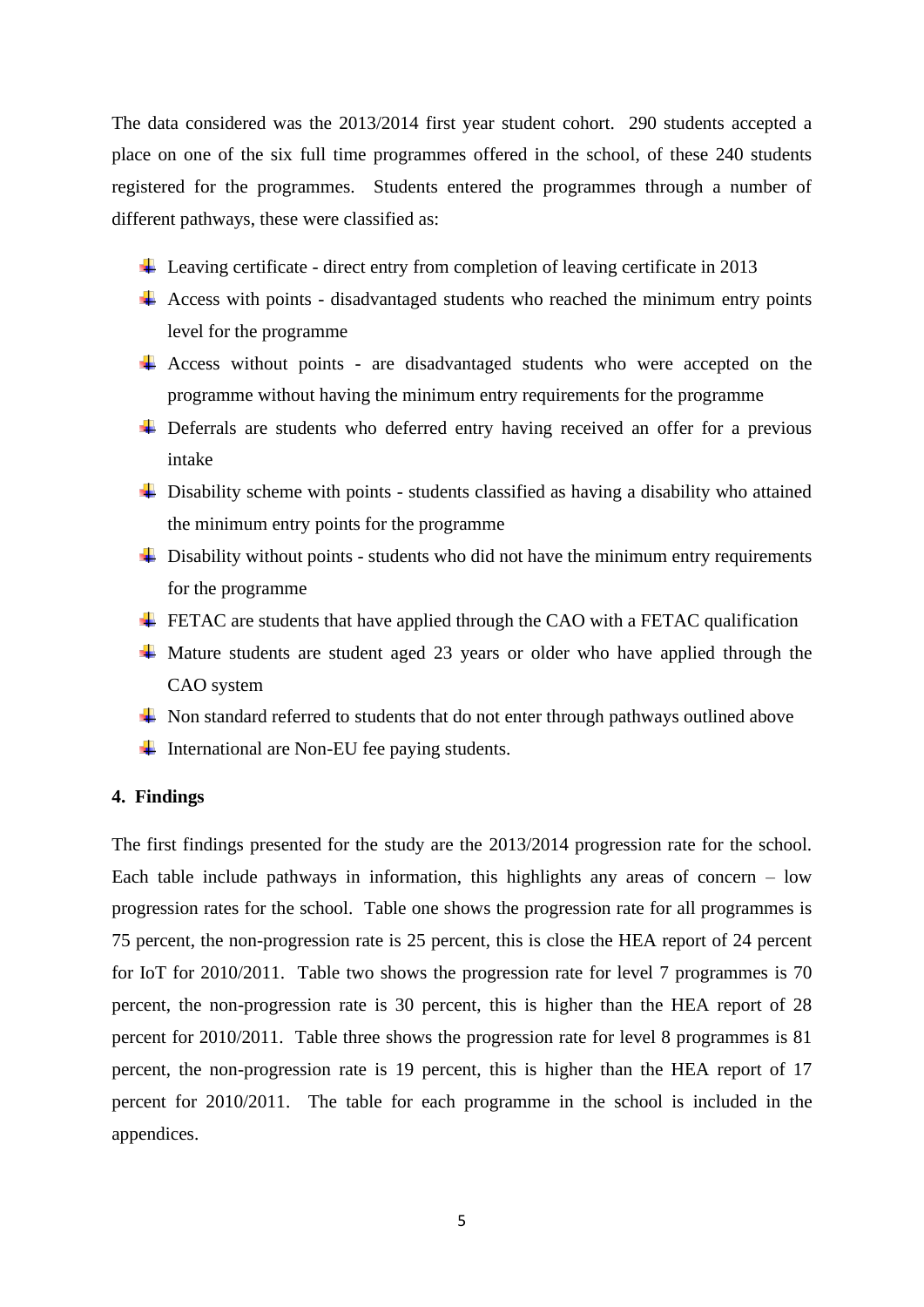# **Table 1: DT401, DT406, DT408, DT411, DT412, DT413 (Combined) 2013-2014**

**Table one shows the progression rate for all programmes is 75%, the non-progression rate is 25%, this is close the HEA report of 24% for IoT for 2010/2011.**

| <b>Entry Route</b>                               | <b>Acceptances</b> | Registered   | <b>Passed all</b><br>subjects<br><b>Semester</b><br>1 | <b>Passed all</b><br>subjects<br><b>Semester</b><br>$\overline{2}$ | Progressed<br>to next<br>year | Percentage<br>progressed* |
|--------------------------------------------------|--------------------|--------------|-------------------------------------------------------|--------------------------------------------------------------------|-------------------------------|---------------------------|
| <b>Leaving Cert</b>                              | 184                | 153          | 97                                                    | 73                                                                 | 118                           | 77%                       |
| <b>Access with</b><br>points                     | 13                 | 9            | 6                                                     | 5                                                                  | 8                             | 89%                       |
| <b>Access</b><br>without<br>points               | 13                 | 12           | $\overline{7}$                                        | $\overline{3}$                                                     | $\overline{7}$                | 58%                       |
| <b>Deferrals</b>                                 | 6                  | 5            | 3                                                     | $\mathbf{1}$                                                       | 3                             | 60%                       |
| <b>Disability</b><br>scheme with<br>points       | 0                  | 0            | $\mathbf 0$                                           | 0                                                                  | $\mathbf 0$                   | 0                         |
| <b>Disability</b><br>scheme<br>without<br>points | $\overline{4}$     | 4            | $\mathbf{1}$                                          | $\mathbf 0$                                                        | 3                             | 75%                       |
| <b>FETAC</b>                                     | 46                 | 40           | 26                                                    | 18                                                                 | 29                            | 73%                       |
| <b>Mature</b><br>students                        | 23                 | 16           | 9                                                     | $\overline{7}$                                                     | 11                            | 69%                       |
| <b>Nonstandard</b>                               | $\mathbf{1}$       | $\mathbf{1}$ | $\mathbf{1}$                                          | 0                                                                  | $\mathbf{1}$                  | 100%                      |
| <b>International</b>                             | 0                  | 0            | $\mathbf 0$                                           | $\mathbf 0$                                                        | 0                             | $\Omega$                  |
| <b>Total</b>                                     | 290                | 240          | 150                                                   | 107                                                                | 180                           | 75%                       |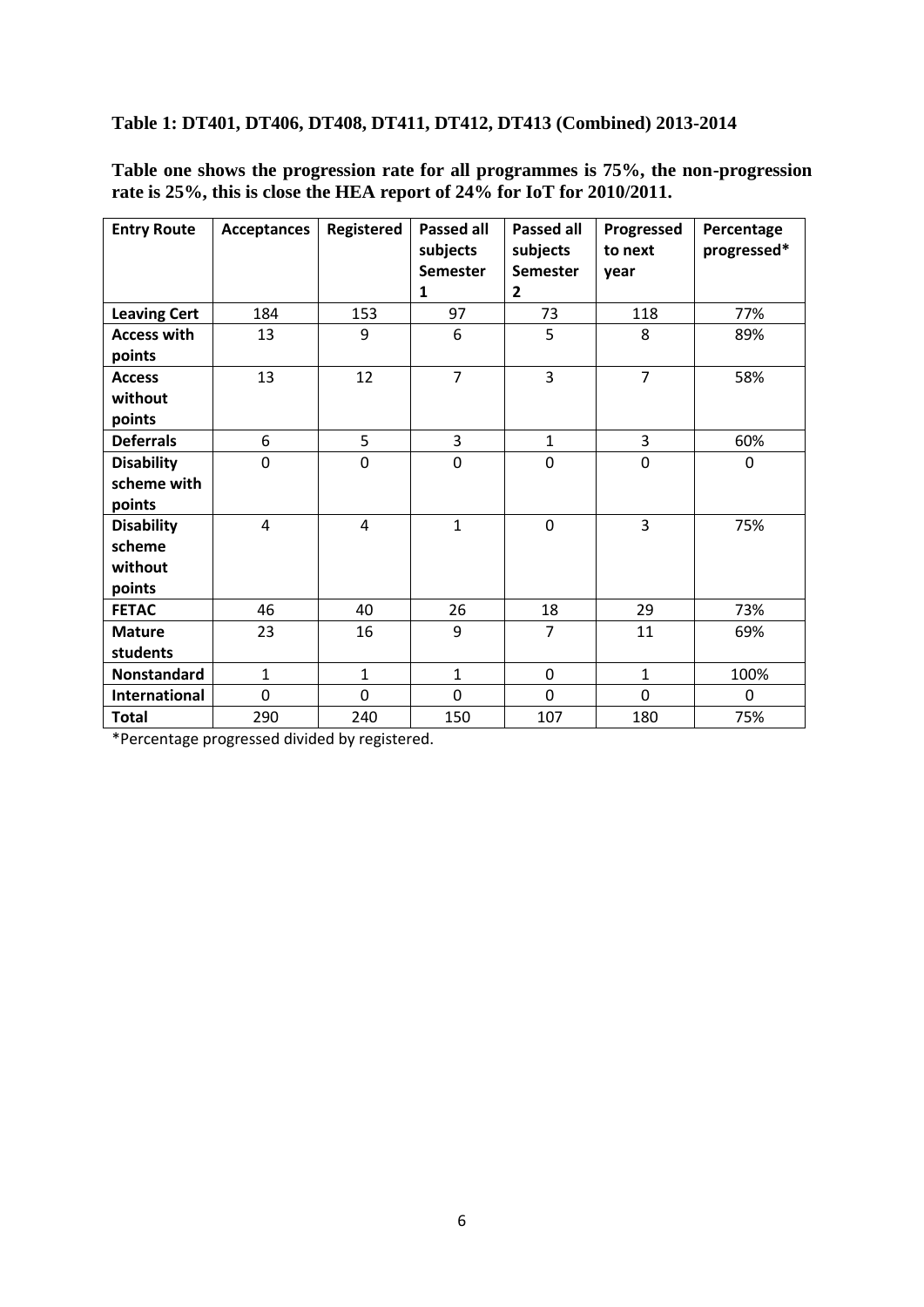# **Table 2: Level 7: DT406, DT408, DT411 (Combined) 2013-2014**

**Table two shows the progression rate for level 7 programmes is 70%, the nonprogression rate is 30%, this is higher than the HEA report of 28% for 2010/2011.** 

| <b>Entry Route</b>  | <b>Acceptances</b> | Registered     | <b>Passed all</b> | <b>Passed all</b> | Progressed     | Percentage  |
|---------------------|--------------------|----------------|-------------------|-------------------|----------------|-------------|
|                     |                    |                | subjects          | subjects          | to next        | progressed* |
|                     |                    |                | Semester 1        | Semester 2        | year           |             |
| <b>Leaving Cert</b> | 96                 | 78             | 42                | 34                | 57             | 73%         |
| <b>Access with</b>  | 6                  | 5              | 3                 | $\overline{2}$    | 4              | 80%         |
| points              |                    |                |                   |                   |                |             |
| <b>Access</b>       | 10                 | 9              | $\overline{4}$    | $\overline{2}$    | $\overline{4}$ | 44%         |
| without             |                    |                |                   |                   |                |             |
| points              |                    |                |                   |                   |                |             |
| <b>Deferrals</b>    | 5                  | 5              | 3                 | $\mathbf{1}$      | 3              | 60%         |
| <b>Disability</b>   | 0                  | $\overline{0}$ | $\mathbf 0$       | $\mathbf 0$       | $\mathbf 0$    | 0           |
| scheme with         |                    |                |                   |                   |                |             |
| points              |                    |                |                   |                   |                |             |
| <b>Disability</b>   | 3                  | 3              | $\mathbf{1}$      | 0                 | $\overline{2}$ | 67%         |
| scheme              |                    |                |                   |                   |                |             |
| without             |                    |                |                   |                   |                |             |
| points              |                    |                |                   |                   |                |             |
| <b>FETAC</b>        | 19                 | 15             | 10                | 8                 | 10             | 67%         |
| <b>Mature</b>       | 17                 | 14             | 8                 | 6                 | 10             | 71%         |
| students            |                    |                |                   |                   |                |             |
| <b>Nonstandard</b>  | $\mathbf 0$        | 0              | $\mathbf 0$       | 0                 | $\mathbf 0$    | $\mathbf 0$ |
| International       | $\mathbf 0$        | 0              | 0                 | 0                 | 0              | 0           |
| <b>Total</b>        | 156                | 129            | 71                | 53                | 90             | 70%         |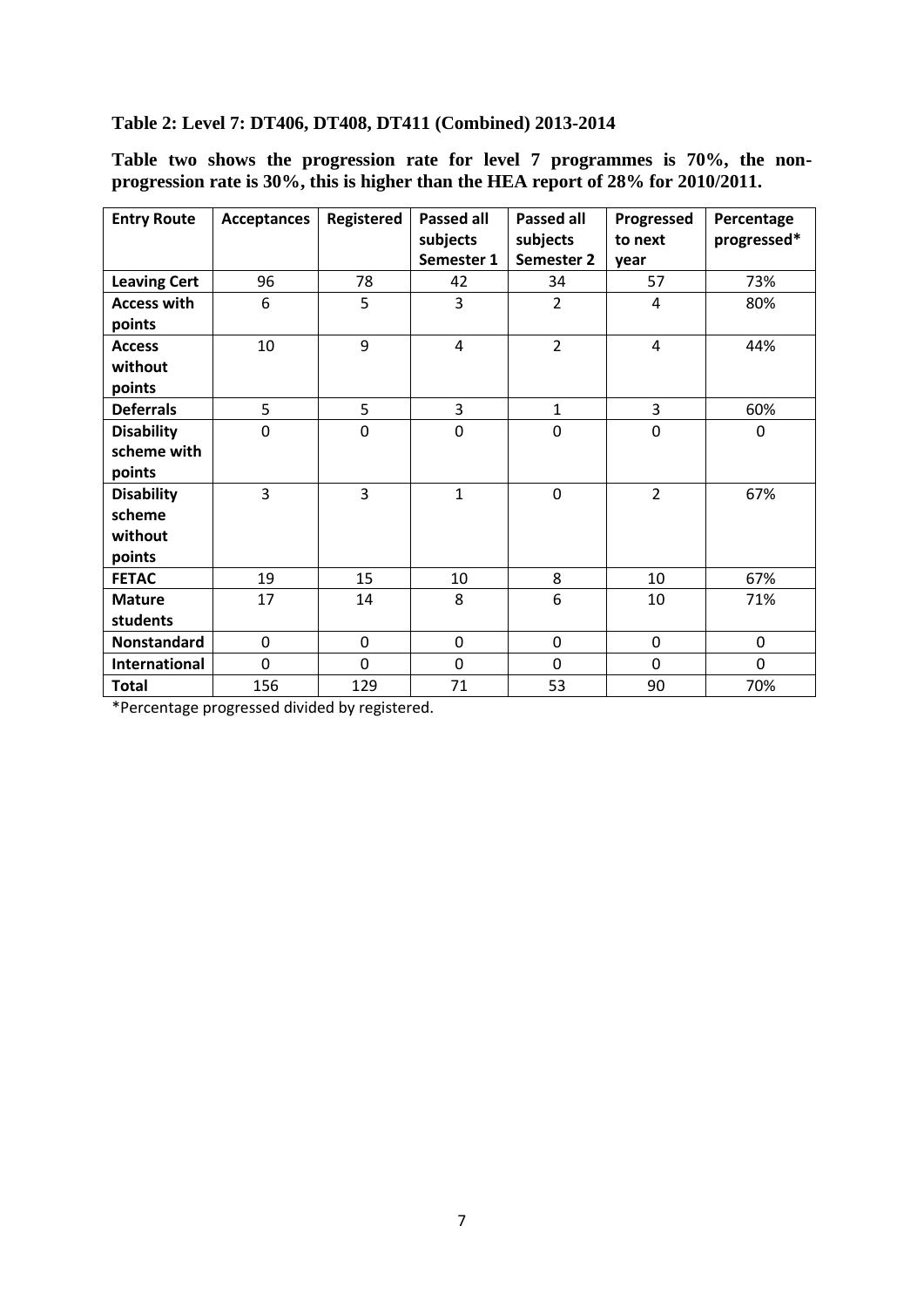# **Table 3: Level 8: DT401, DT412, DT413 (Combined) 2013-2014**

**Table three shows the progression rate for level 8 programmes is 81%, the nonprogression rate is 19%, this is higher than the HEA report of 17% for 2010/2011.**

| <b>Entry Route</b>                               | <b>Acceptances</b> | Registered     | <b>Passed all</b><br>subjects<br><b>Semester</b><br>1 | <b>Passed all</b><br>subjects<br><b>Semester</b><br>2 | Progressed<br>to next<br>year | Percentage<br>progressed* |
|--------------------------------------------------|--------------------|----------------|-------------------------------------------------------|-------------------------------------------------------|-------------------------------|---------------------------|
| <b>Leaving Cert</b>                              | 88                 | 75             | 55                                                    | 39                                                    | 61                            | 81%                       |
| <b>Access with</b><br>points                     | 7                  | 4              | 3                                                     | 3                                                     | 4                             | 100%                      |
| <b>Access</b><br>without<br>points               | 3                  | 3              | 3                                                     | $\mathbf{1}$                                          | 3                             | 100%                      |
| <b>Deferrals</b>                                 | $\mathbf{1}$       | 0              | 0                                                     | $\mathbf 0$                                           | 0                             | 0                         |
| <b>Disability</b><br>scheme with<br>points       | 0                  | 0              | 0                                                     | 0                                                     | 0                             | $\mathbf 0$               |
| <b>Disability</b><br>scheme<br>without<br>points | $\mathbf{1}$       | $\mathbf{1}$   | 0                                                     | $\mathbf 0$                                           | $\mathbf{1}$                  | 100%                      |
| <b>FETAC</b>                                     | 27                 | 25             | 16                                                    | 10                                                    | 19                            | 76%                       |
| <b>Mature</b><br>students                        | 6                  | $\overline{2}$ | $\mathbf{1}$                                          | $\mathbf{1}$                                          | $\mathbf{1}$                  | 50%                       |
| Nonstandard                                      | $\mathbf{1}$       | $\mathbf{1}$   | $\mathbf{1}$                                          | 0                                                     | $\mathbf{1}$                  | 100%                      |
| <b>International</b>                             | 0                  | $\overline{0}$ | 0                                                     | $\mathbf 0$                                           | $\mathbf 0$                   | 0                         |
| <b>Total</b>                                     | 134                | 111            | 79                                                    | 54                                                    | 90                            | 81%                       |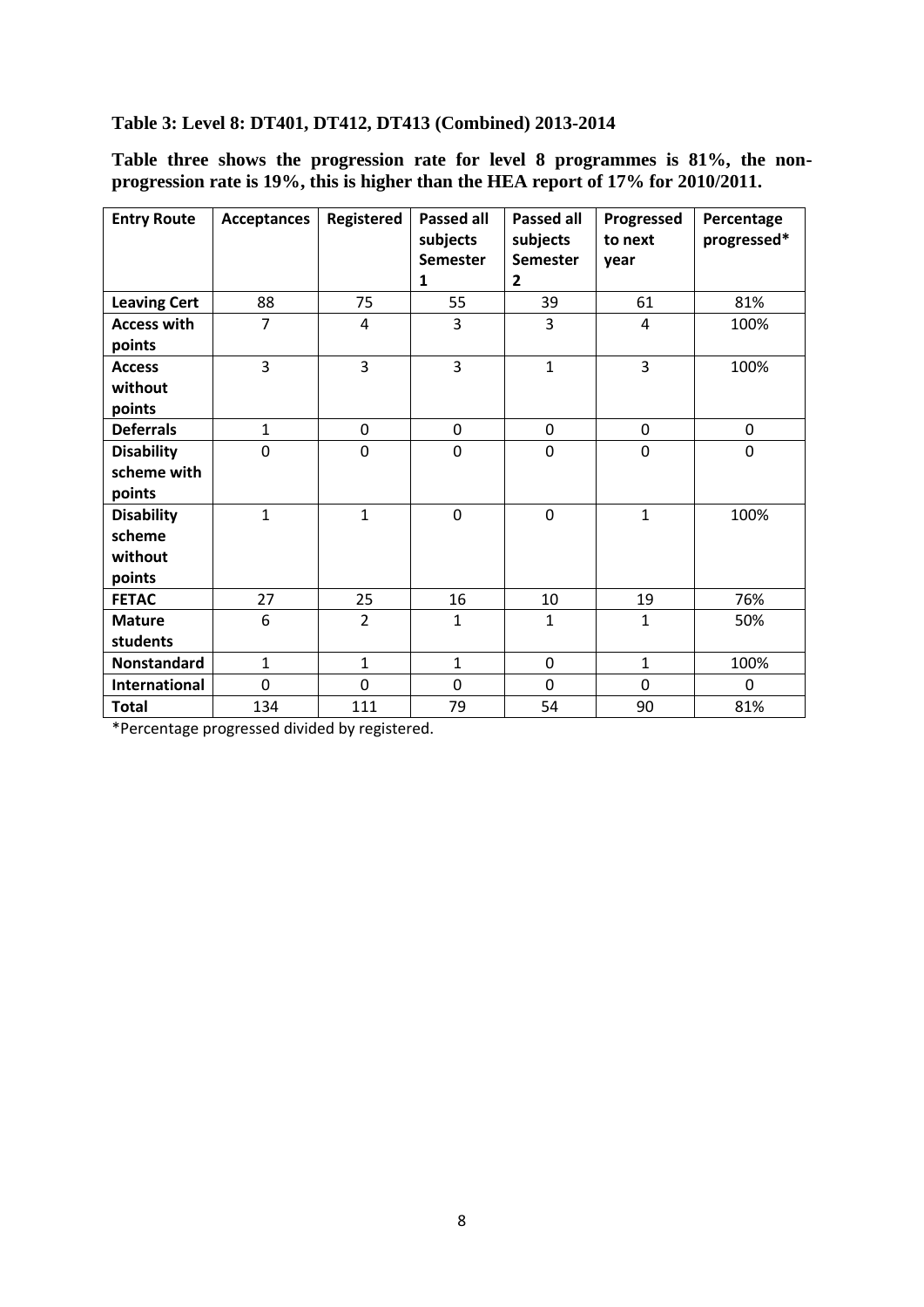The impact of interventions for example attendance monitoring is a key indicator of performance for all students across all programmes and levels in the School of Hospitality Management and Tourism. Correlation coefficient testing showed this finding, where a correlation coefficient between 0.5 to 1.0 is high correlation and 0.3 to 0.5 is weak correlation. The correlation coefficient for each figure one, two and three are between 0.5 and 1.0 showing high correlation, that is the higher the percentage attendance, the higher the average scores.



#### **Fig 1 All Programmes: Correlation coefficient 0.7271**

**Fig 2 Level 7 Programmes: Correlation coefficient 0.7567**

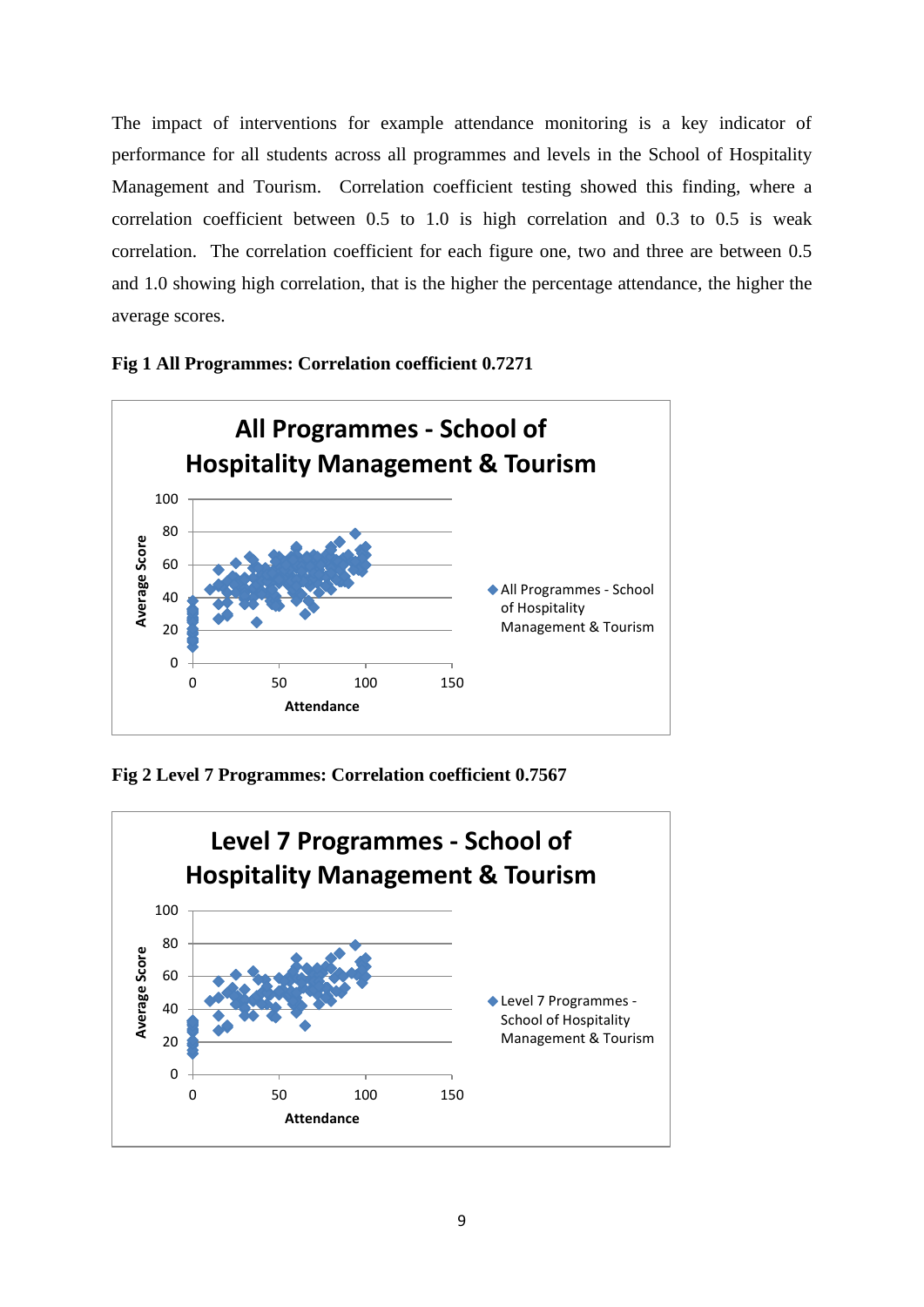



The impact of interventions for example attendance monitoring was examined for each programme and by gender. The high correlation coefficient findings showed attendance as a key indicator of performance for both males and females for all programmes in the school except for one programme (DT401 - Honours Degree in International Hospitality Management) where a low correlation of 0.1910 existed in relation to males.

## **Fig. 4 DT 401: Correlation coefficient 0.6628**



**A high correlation between attendance and performance exists**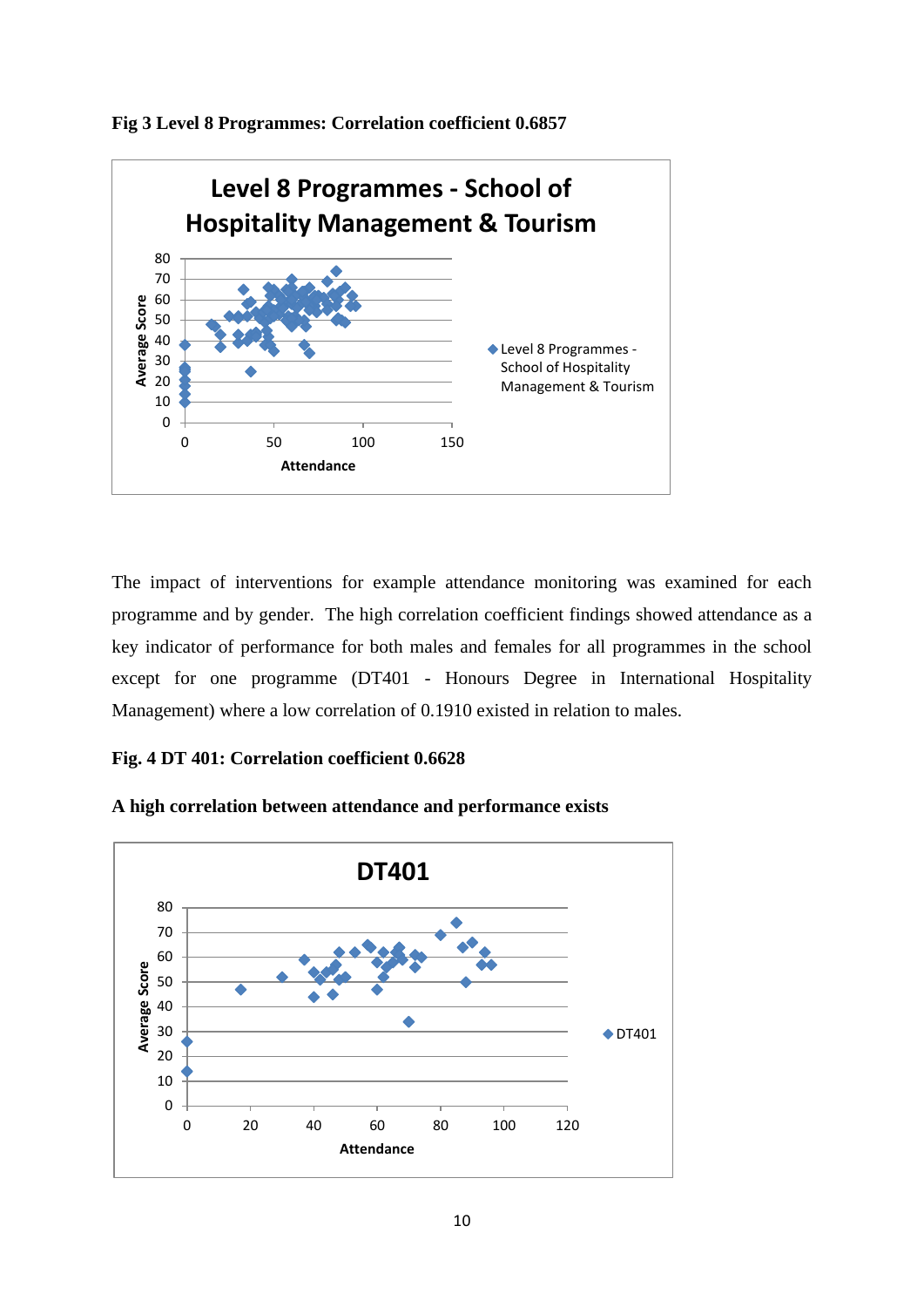**Fig. 5 DT 401 Males: Correlation coefficient 0.1910**



**A low correlation between attendance and performance exists**

**Fig. 6 DT 401 Females: Correlation coefficient 0.7612**

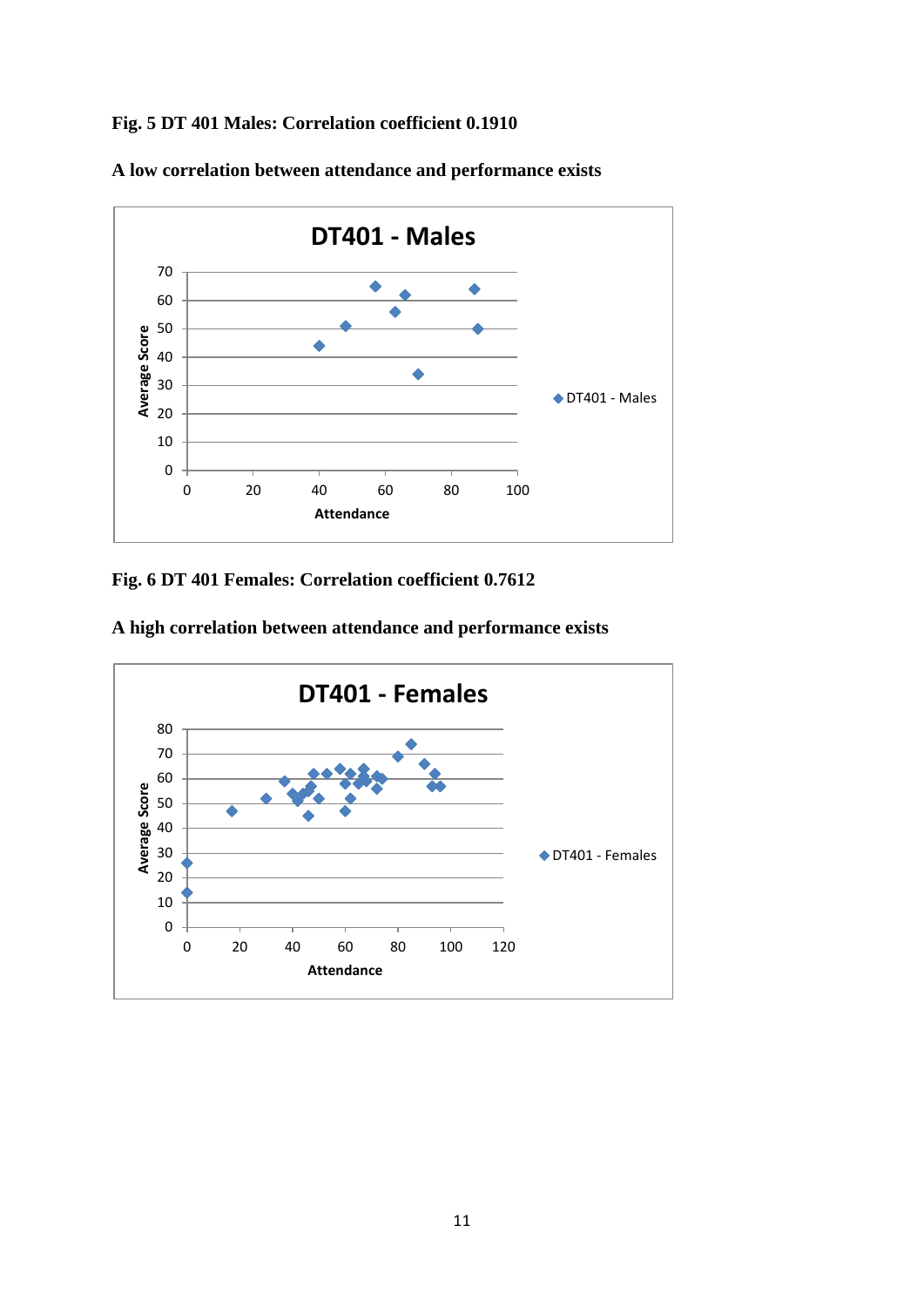**Fig. 7 DT 406: Correlation coefficient 0.7227**



**A high correlation between attendance and performance exists**

**Fig. 8 DT 406 Males: Correlation coefficient 0.9481**

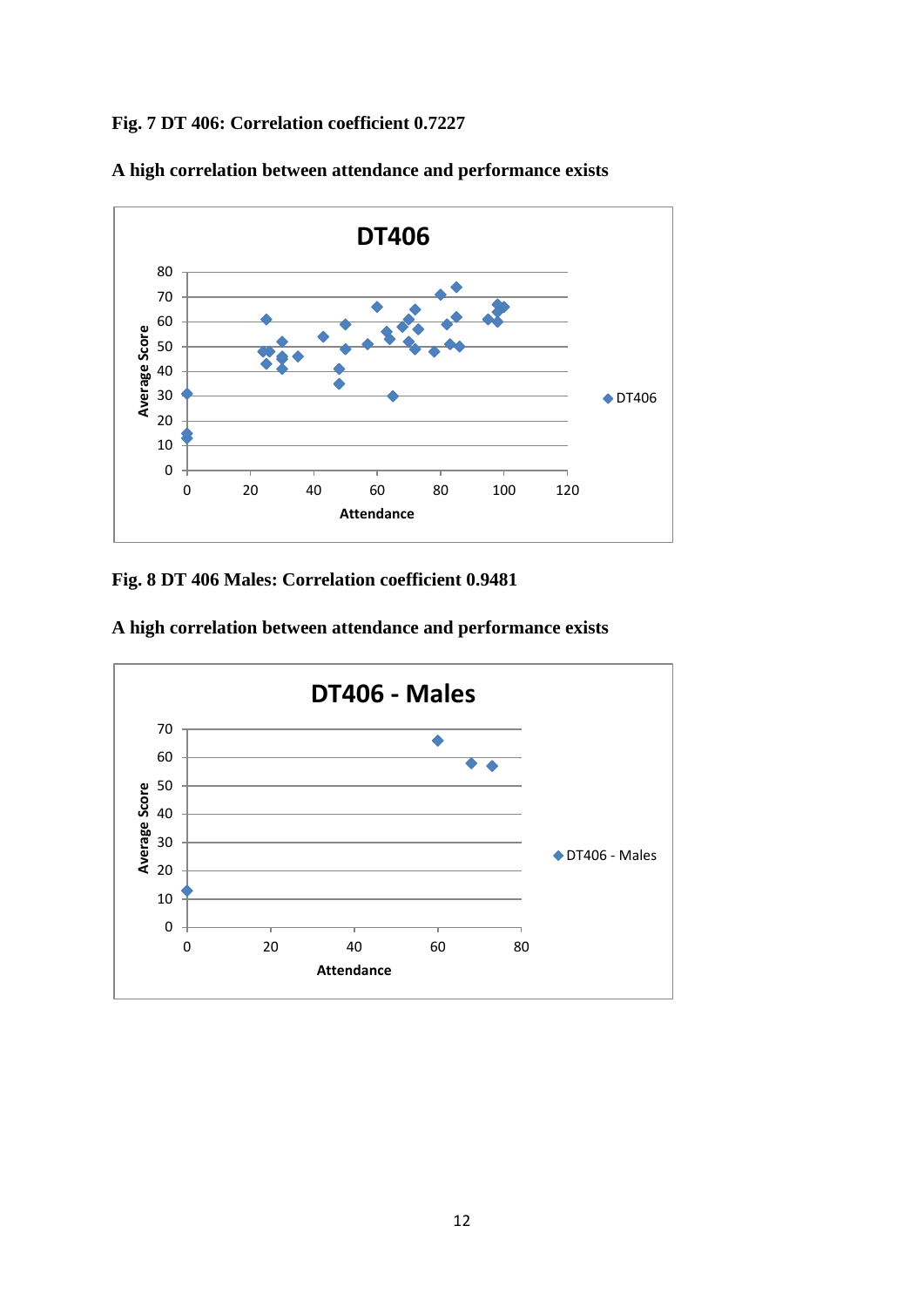**Fig. 9 DT 406 Females: Correlation coefficient 0.6907**



**A high correlation between attendance and performance exists**

**Fig. 10 DT 408: Correlation coefficient 0.8511**

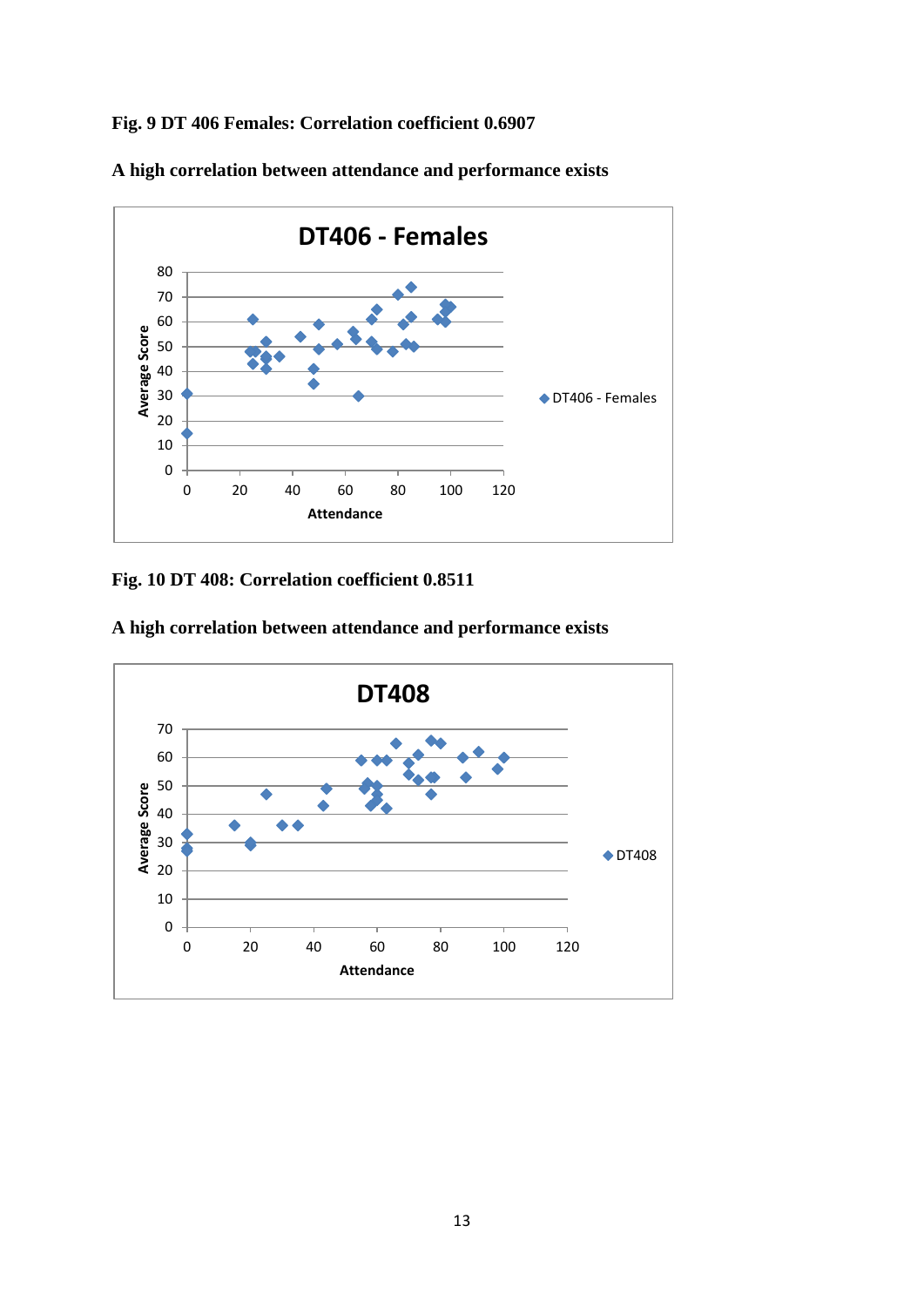**Fig. 11 DT 408 Males: Correlation coefficient 0.8033**



**A high correlation between attendance and performance exists**

**Fig. 12 DT 408 Females: Correlation coefficient 0.8839**

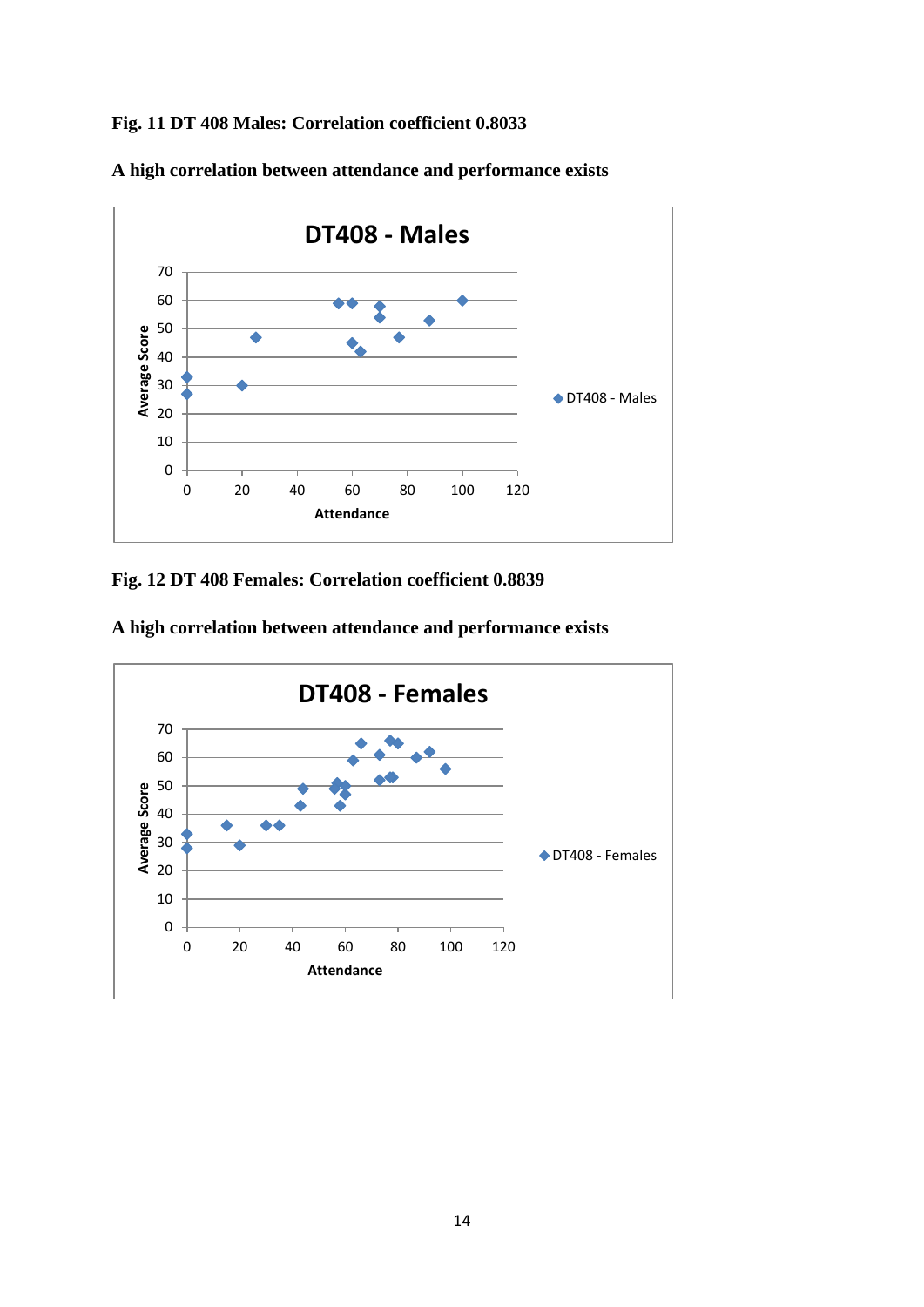**Fig. 13 DT 411: Correlation coefficient 0.7512**



**A high correlation between attendance and performance exists**

**Fig. 14 DT 411 Males: Correlation coefficient 0.7700**

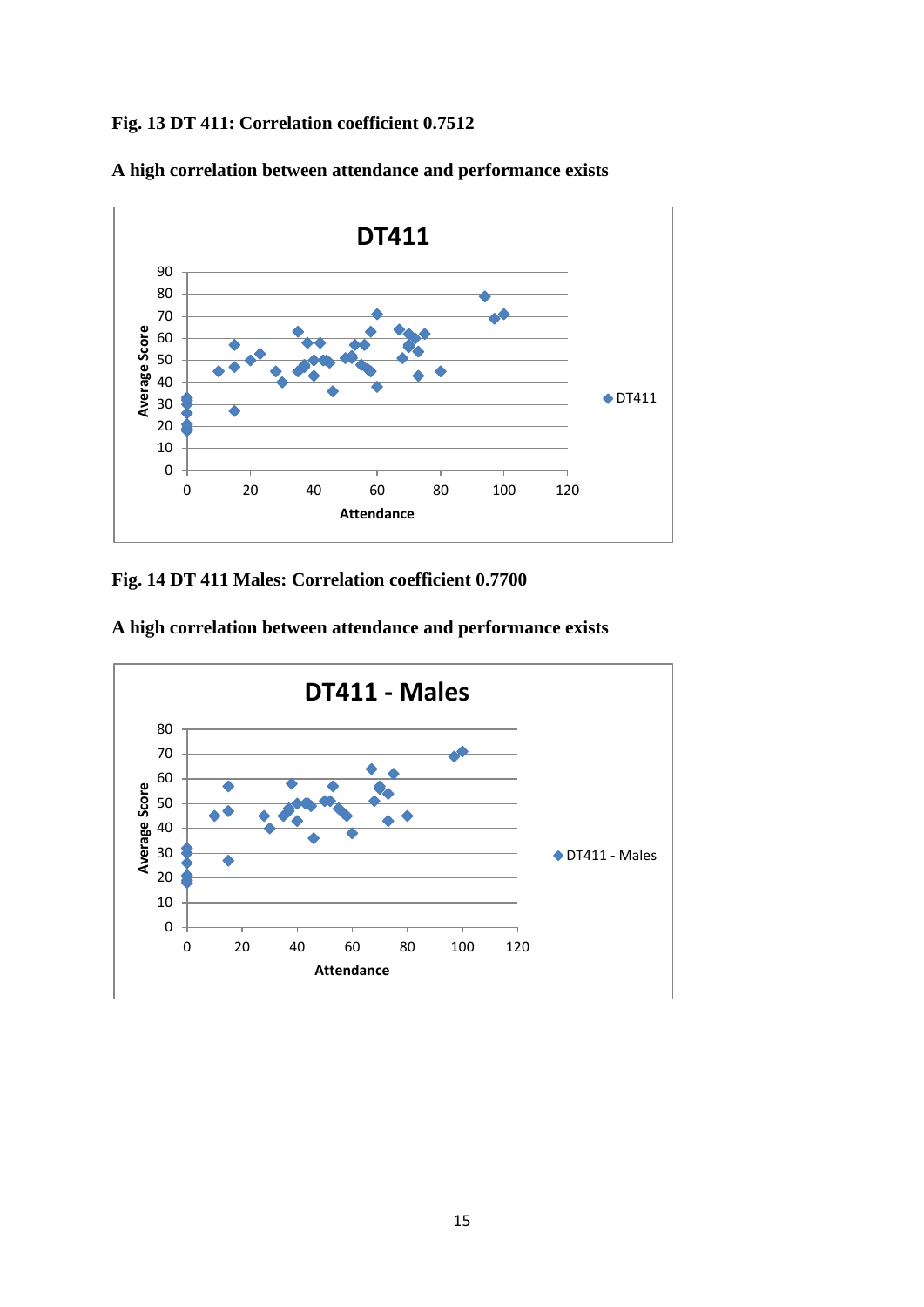# **Fig. 15 DT 411 Females: Correlation coefficient 0.8444**



**A high correlation between attendance and performance exists**

# **Fig. 16 DT 412: Correlation coefficient 0.7318**



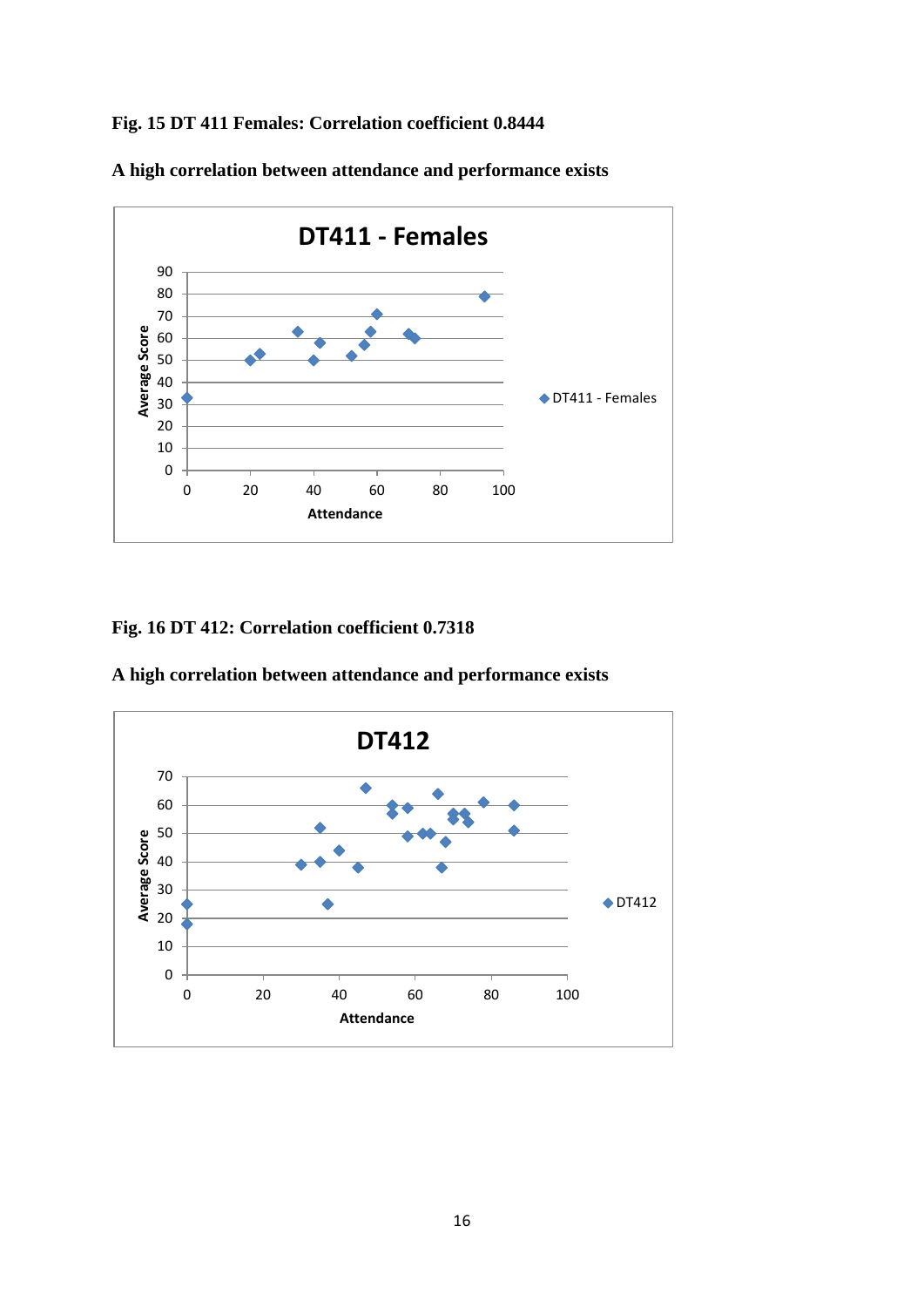**Fig. 17 DT 412 Males: Correlation coefficient 0.7987**



**A high correlation between attendance and performance exists**

**Fig. 18 DT 412 Females: Correlation coefficient 0.6868**

 20 40 60 80 100 **Average Score Attendance DT412 - Females** DT412 - Females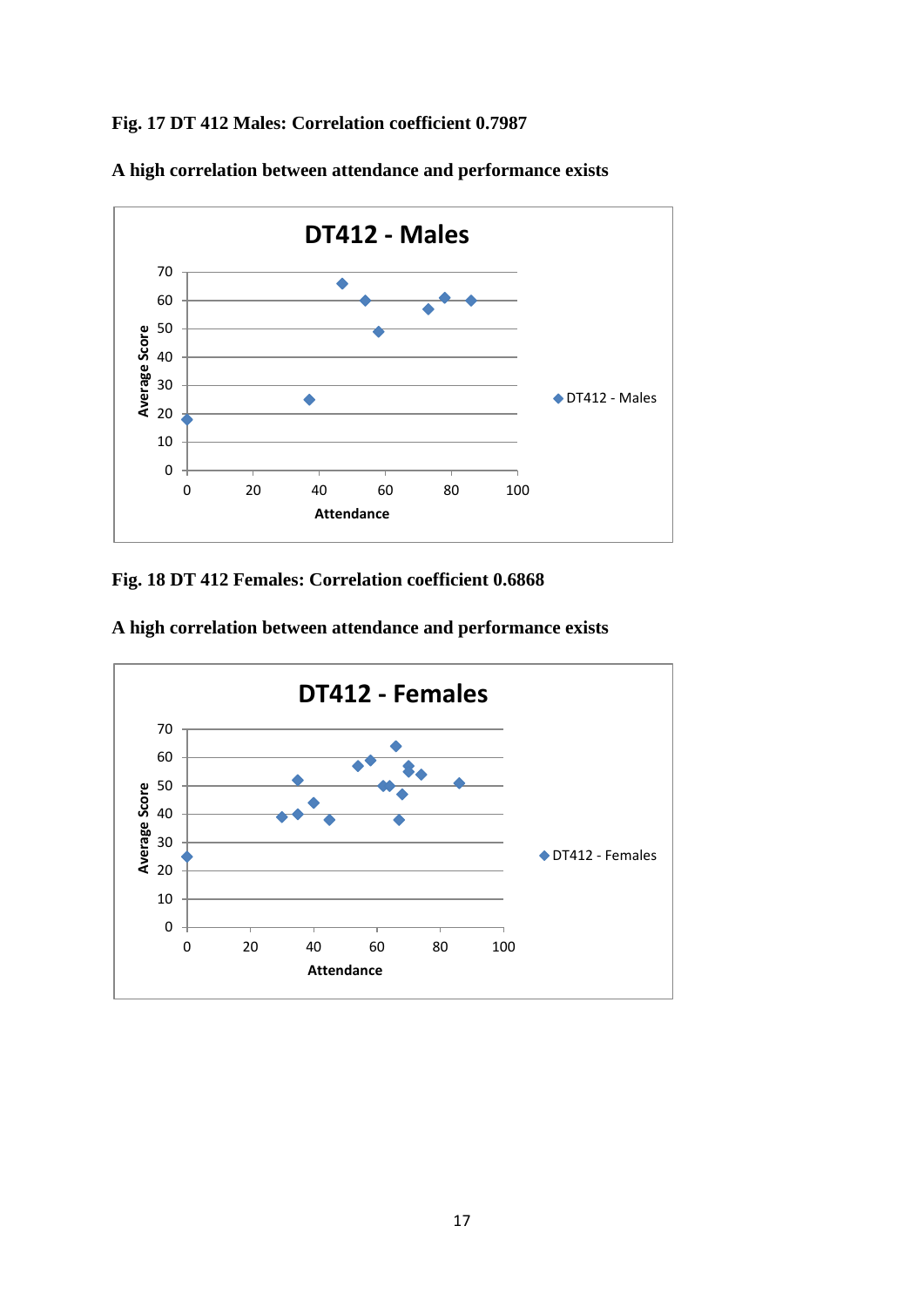**Fig. 19 DT 413: Correlation coefficient 0.6795**



**Fig. 20 DT 413 Males: Correlation coefficient 0.6254**



**A high correlation between attendance and performance exists**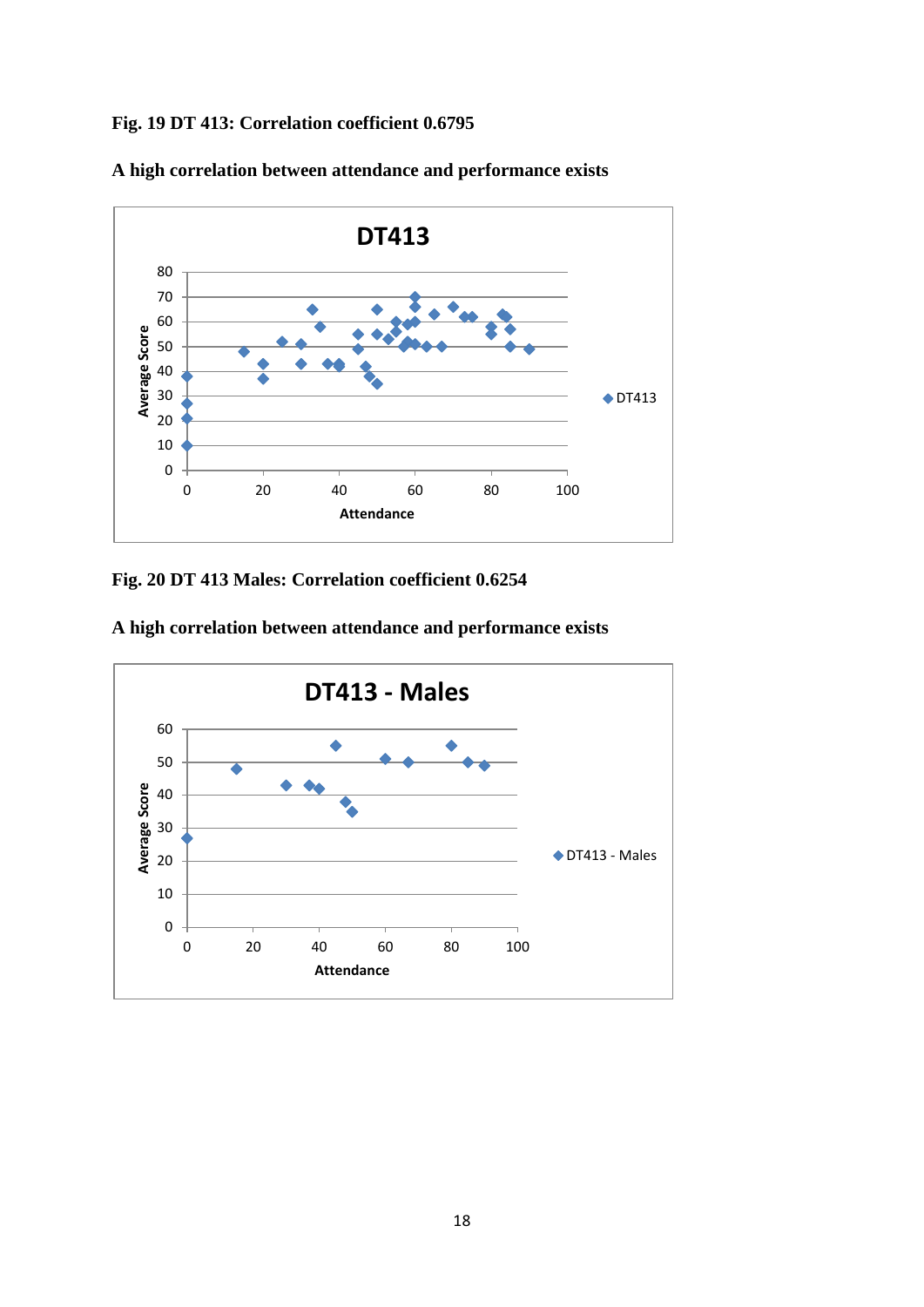# **Fig. 21 DT 413 Females: Correlation coefficient 0.7611**

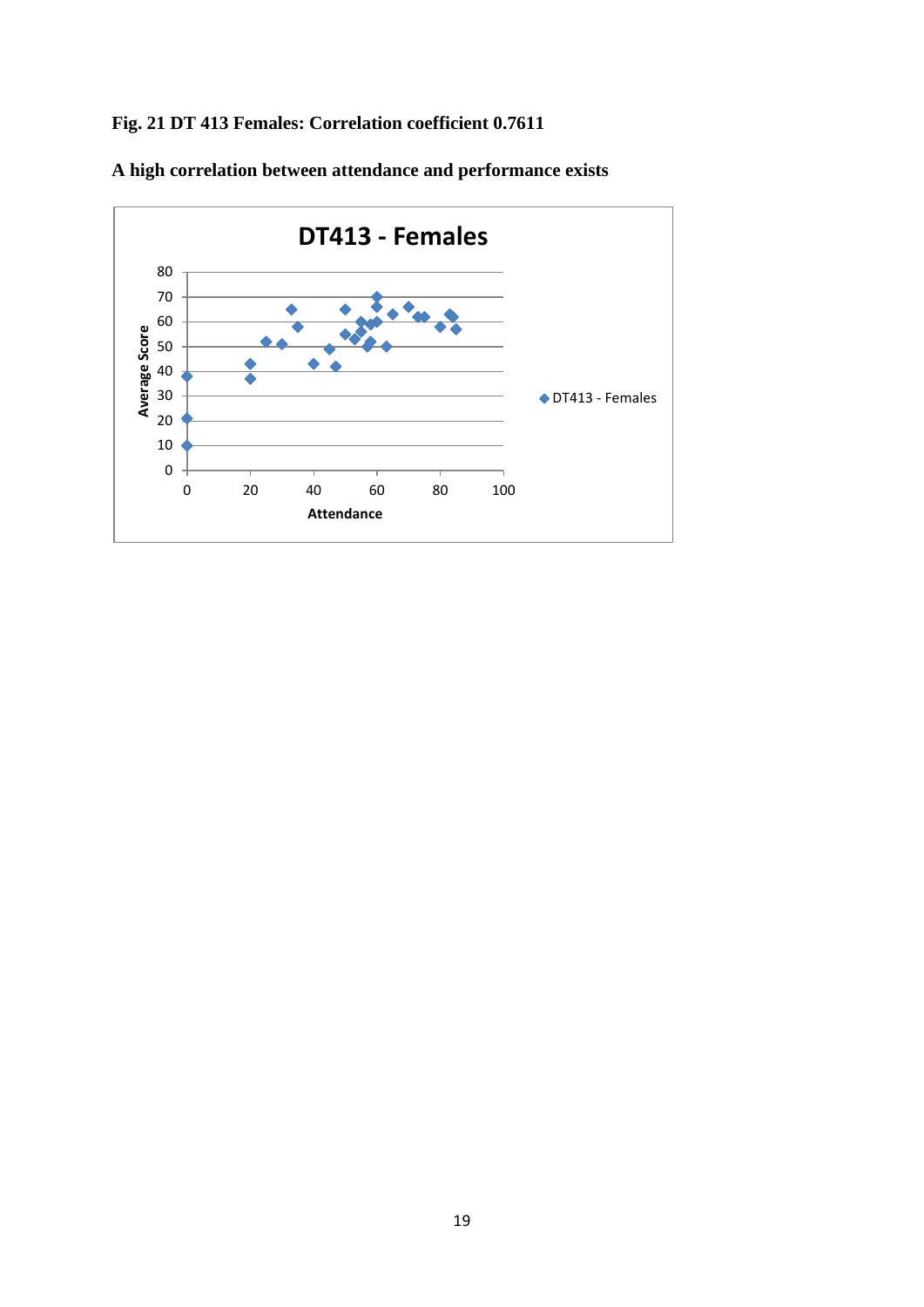The points level at entry does have an impact on student performance (average score) for programme DT401 (Honours Degree in International Hospitality Management) showing a weak correlation coefficient of 0.4363, meaning the higher the leaving certificate points the higher the average score. This does not hold true for the other five programmes in the school, which shows little or no correlation between leaving certificate points level and average score. The following graphs illustrate this point for each of the programmes.





**Fig. 23 DT 406: Correlation coefficient 0.3077**

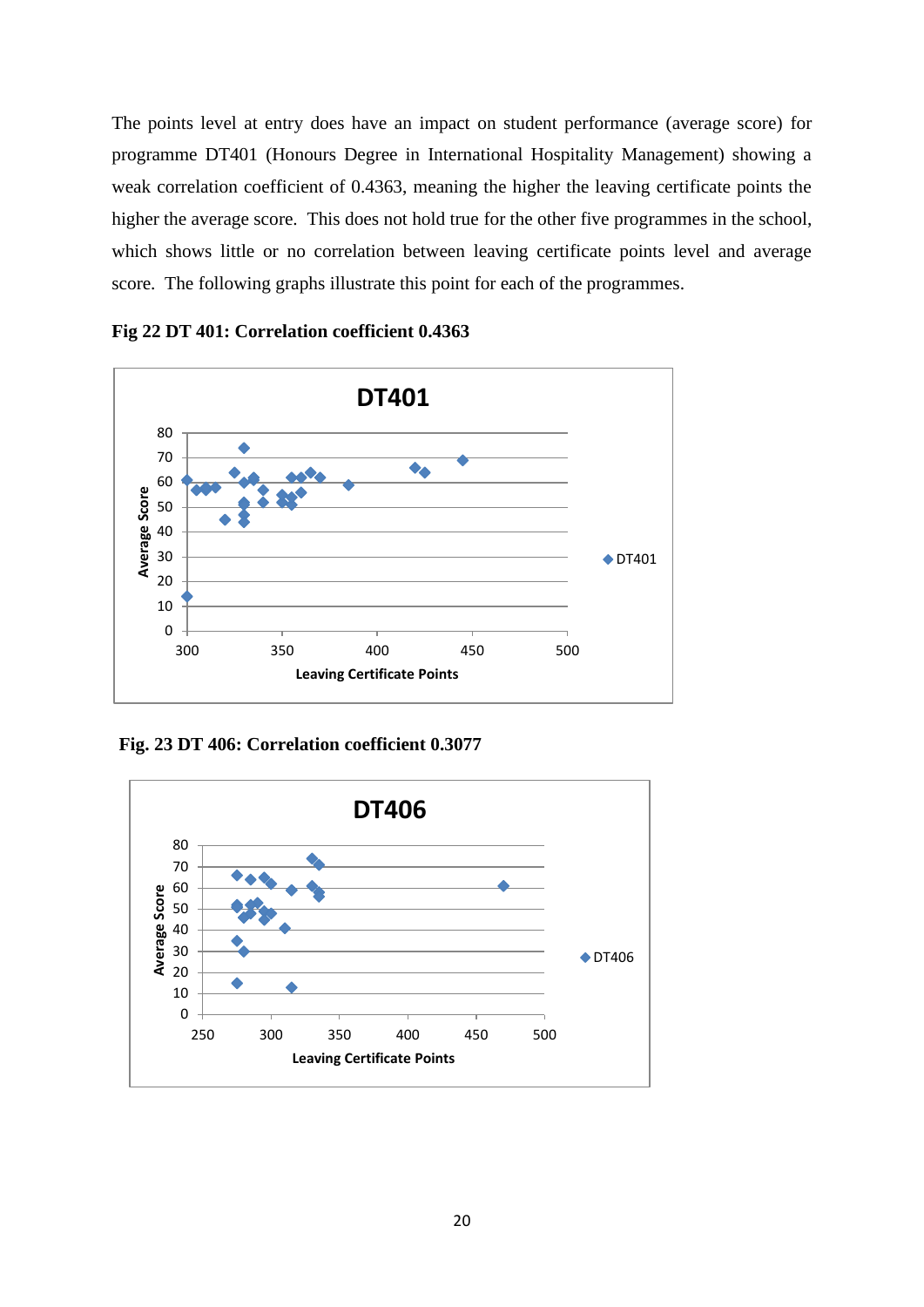**Fig. 24 DT 408: Correlation coefficient 0.2768**



**Fig. 25 DT 411: Correlation coefficient 0.2419**

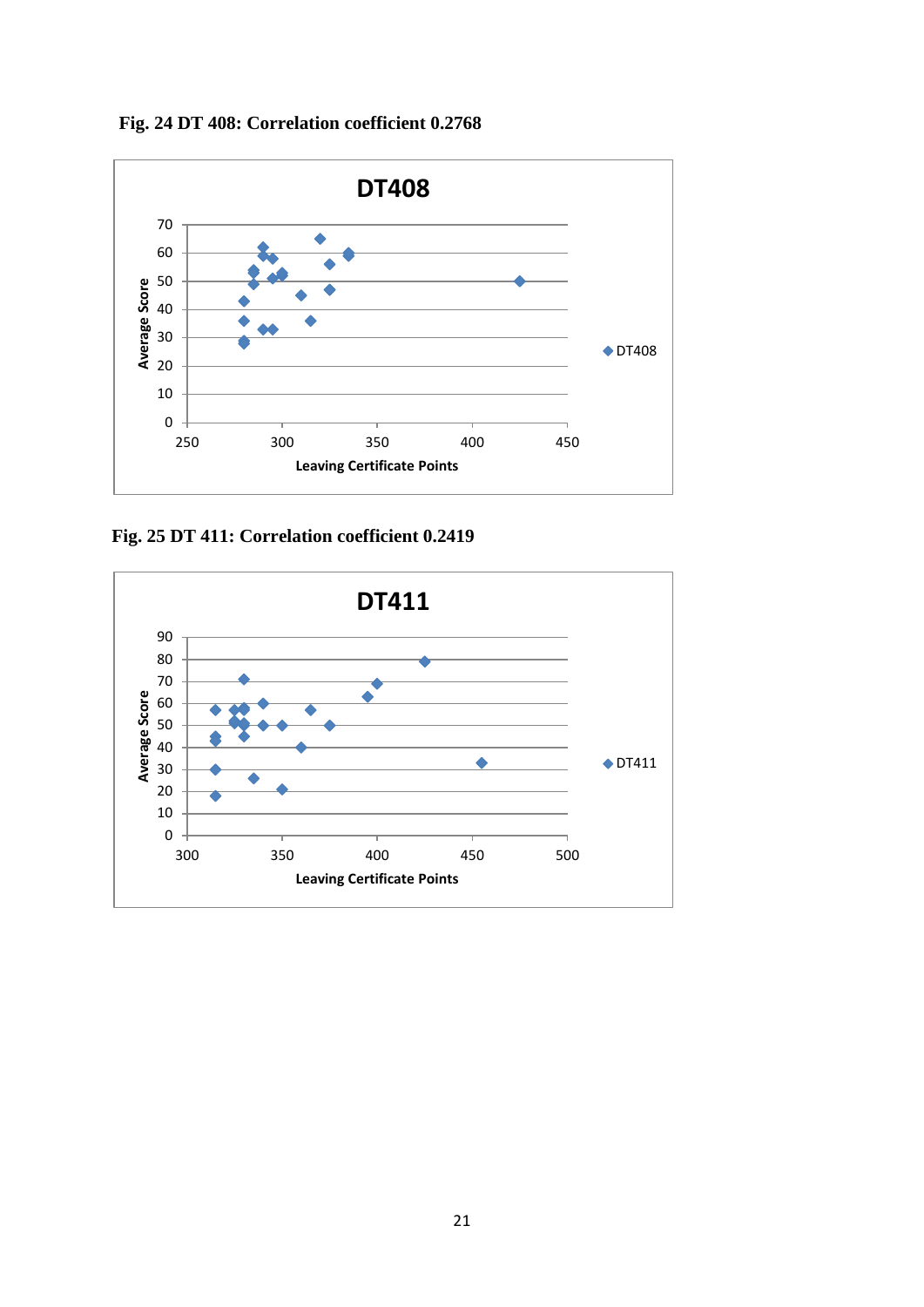**Fig. 26 DT 412: Correlation coefficient 0.0996**



**Fig. 27 DT 413: Correlation coefficient 0.0060**

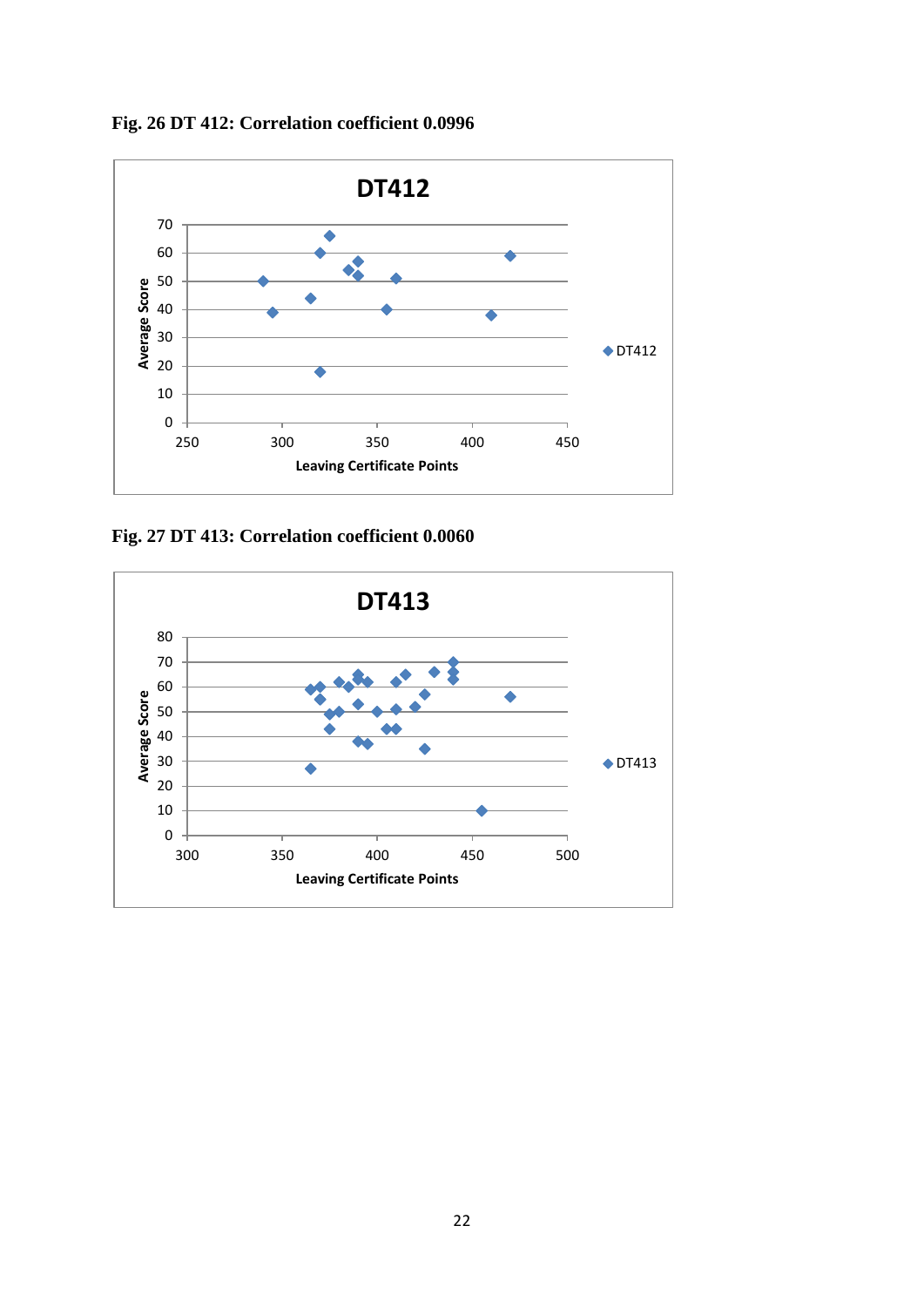An analysis was conducted to investigate if a significant difference existed between the performance of males and females across the different programmes. An independent sample t-test was conducted using excel. The table below shows the average score for both males and females across each programme and the associated p-value for the independent sample ttest. A significant difference was identified on two programmes DT411 and DT413 with a pvalue being less than 0.05 in both cases, for both these programmes, females significantly out-performed males.

| <b>Programme</b> | $Male -$ | No. of         | Female - | No. of         | p.value  |
|------------------|----------|----------------|----------|----------------|----------|
| Code             | Average  | <b>Males</b>   | Average  | <b>Females</b> |          |
| All programmes   | 47       | 85             | 53       | 155            | 0.001427 |
|                  |          |                |          |                |          |
| DT401            | 56       | 8              | 53       | 33             | 0.56488  |
| DT406            | 49       | $\overline{4}$ | 52       | 36             | 0.80431  |
| DT408            | 47       | 13             | 49       | 24             | 0.61519  |
| <b>DT411</b>     | 46       | 39             | 58       | 13             | 0.00395  |
| DT412            | 50       | 8              | 48       | 17             | 0.85665  |
| <b>DT413</b>     | 45       | 13             | 53       | 32             | 0.01856  |

#### **Fig. 28 Hypothesis**

The statistical analysis showed a high correlation between attendance and performance, a weak correlation existed for one of the six programmes between leaving certificate points at entry and average scores. However, for all other programmes no correlation existed.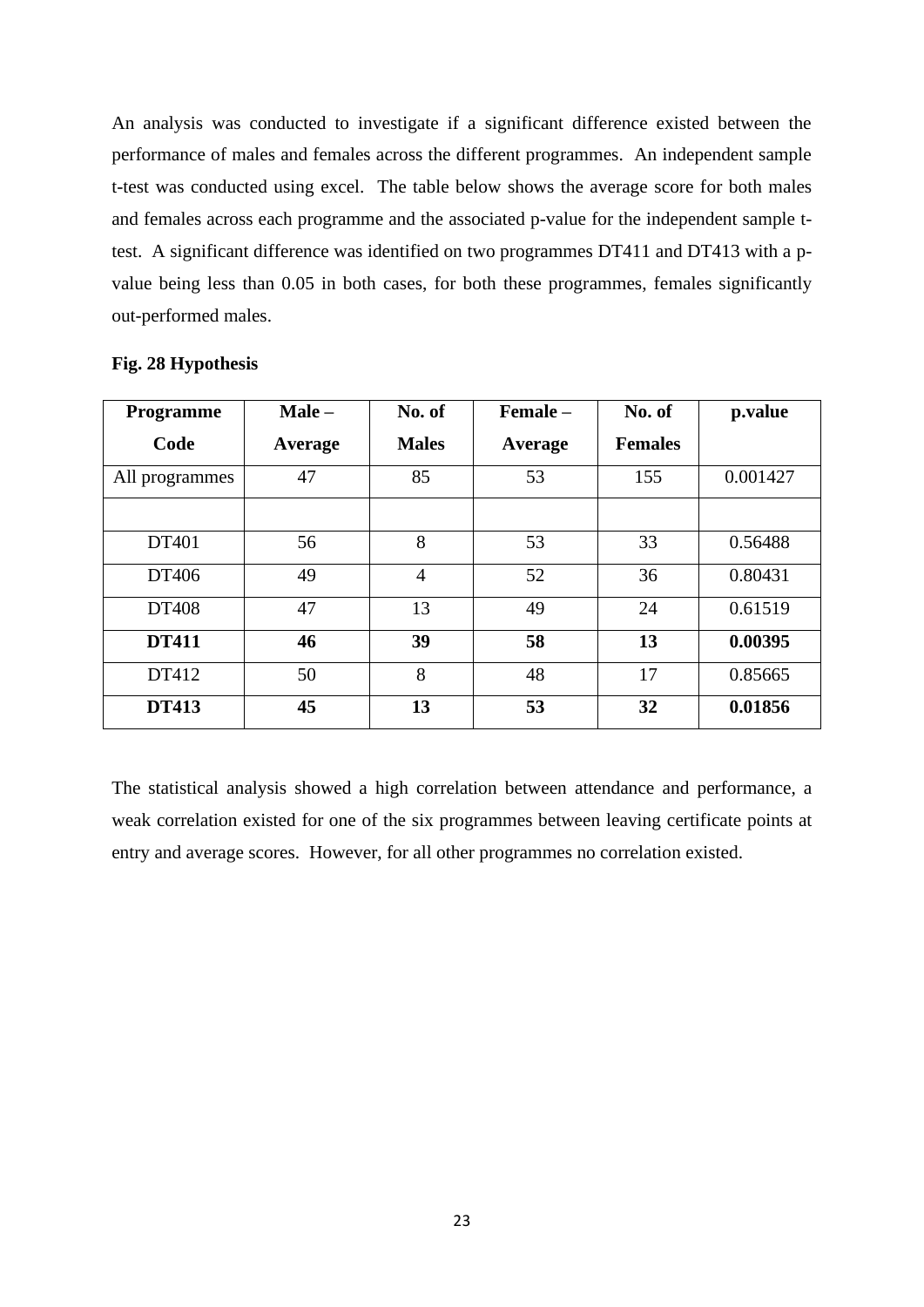#### **5. Conclusions and Recommendations**

The study identified the actual percentage of non progression for 2013/2014 in the school and for each of the pathways onto the programmes. The leaving certificate points level at entry showed little or no correlation with student performance. This is somewhat counter intuitive and at variance with other studies. It seems that once students achieve a certain minimum points score probably around 250 points their performance in the first year is impacted by other factors. The analysis comparing student participation/attendance on performance is clearly demonstrated across all programmes in the school.

The analysis by programme on retention across various pathways shows the areas focus and attention may be required. One intervention - attendance monitoring was tested against performance (average score) showing a high correlation between attendance and performance. I further analysed this by gender showing the same findings except for one programme DT401 for males, where little or no correlation existed.

I conclude by recommending that I have identified a need for further qualitative research with students including interviews and questionnaires, and addressing some questions this study has opened up regarding the main factors influencing students drop out in the school of Hospitality Management and Tourism and the impact of other interventions such as peer mentoring has on performance.

Student retention in third level - have the first year experience and college interventions impacted student retention? The high correlation between attendance and performance shows an impact on retention. A comparison with prior and future years figures is important in determining if the first year experience in the school is impacting student retention.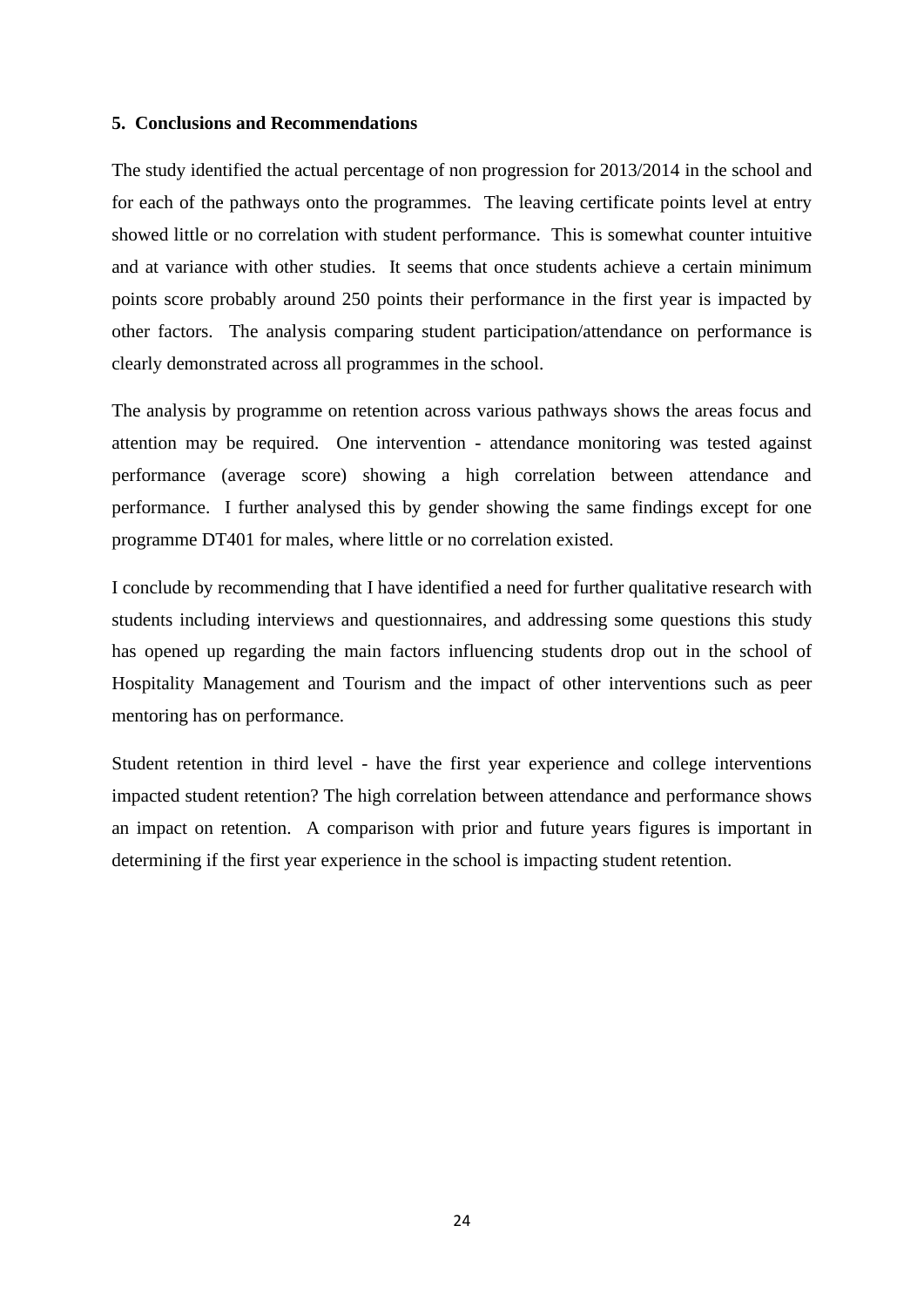#### **References**

Brown, J. L. (2012). Developing a freshman orientation survey to improve student retention within a college.*College Student Journal, 46*(4), 834-851.

Brooman, S., &Darwent, S. (2012). 'Yes, as the articles suggest, I have considered dropping out': self-awareness literature and the first-year student. *Studies in Higher Education, 37*(1), 19-31.

Cameron, J., Roxburgh, M., Taylor, J., & Lauder, W. (2011). An integrative literature review of student retention in programmes of nursing and midwifery education: why do students stay?.*Journal of clinical nursing, 20*(9-10), 1372-1382.

Cerezo, A., &McWhirter, B. T. (2012). A brief intervention designed to improve social awareness and skills to improve Latino college student retention. *College Student Journal, 46*(4), 867-879.

Colby, J. (2005). Attendance and Attainment-a comparative study.*Innovation in Teaching and Learning in Information and Computer Sciences, 4*(2).

Hovdhaugen, E., Frølich, N., &Aamodt, P. O. (2013).Informing Institutional Management: institutional strategies and student retention. *European Journal of Education, 48*(1), 165-177.

Newman-Ford, Loretta, et al. "A large-scale investigation into the relationship between attendance and attainment: a study using an innovative, electronic attendance monitoring system." *Studies in Higher Education 33*.6 (2008): 699-717.

O'Keeffe, P. (2013). A sense of belonging: Improving student retention. *College Student Journal, 47*(4), 605-613.

The Higher Education Authority (HEA) 'A Study of Progression in Irish Higher Education Institutions 2010/11 to 2011/12' (July 14th, 2014).

Turner, P. (2012). College Retention Initiatives: Meeting the Needs of Millennial Freshman Students (Doctoral dissertation, UNIVERSITY OF PHOENIX).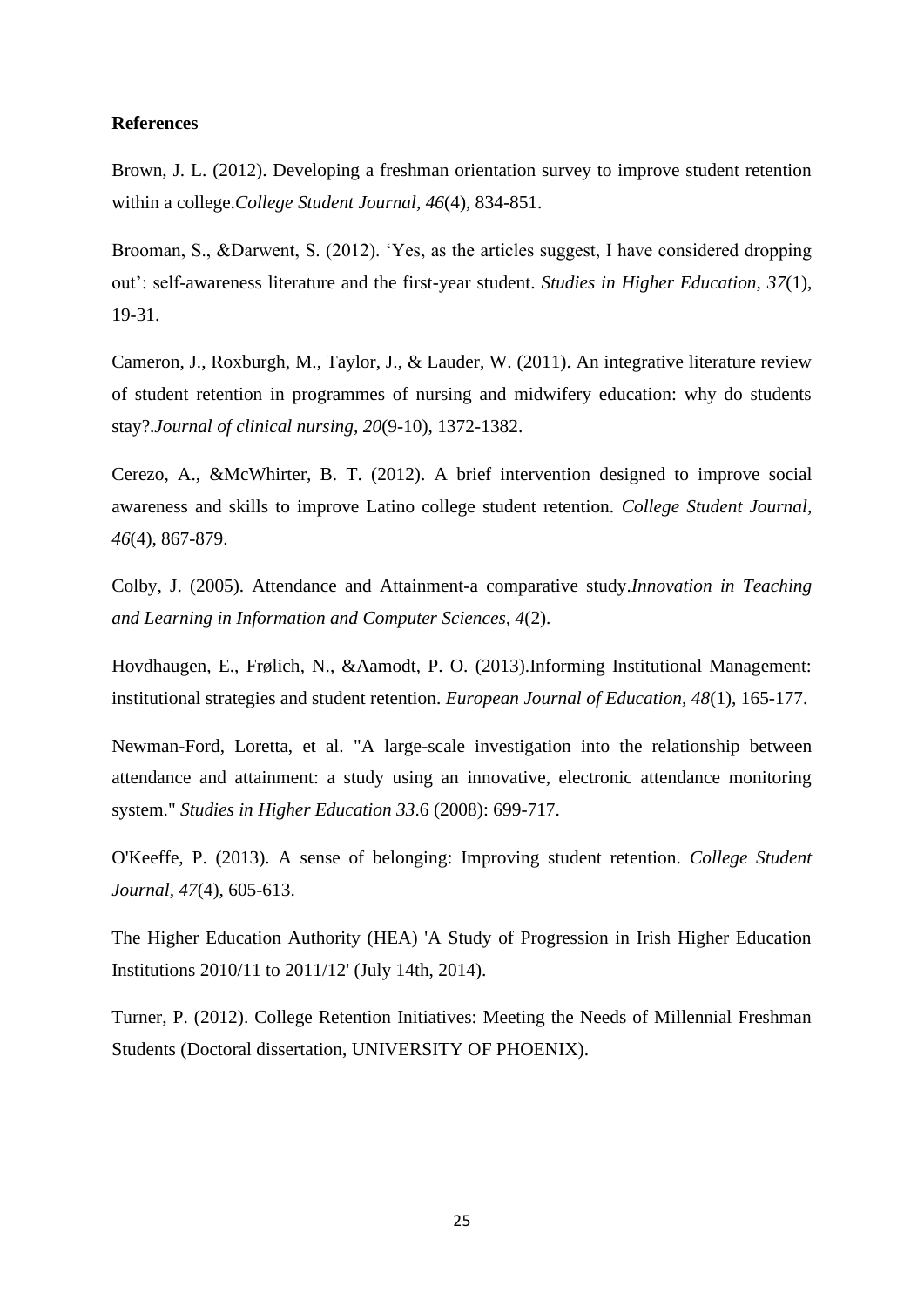# **Appendices**

| <b>Entry Route</b>   | <b>Acceptances</b> | <b>Registered</b> | <b>Passed all</b><br>subjects<br><b>Semester</b><br>1 | <b>Passed all</b><br>subjects<br>Semester 2 | Progressed<br>to next<br>year | Percentage<br>Progressed* |
|----------------------|--------------------|-------------------|-------------------------------------------------------|---------------------------------------------|-------------------------------|---------------------------|
| <b>Leaving Cert</b>  | 38                 | 31                | 26                                                    | 17                                          | 27                            | 87%                       |
| <b>Access with</b>   | 5                  | 3                 | $\overline{2}$                                        | 3                                           | 3                             | 100%                      |
| points               |                    |                   |                                                       |                                             |                               |                           |
| <b>Access</b>        | $\mathbf 1$        | $\mathbf{1}$      | $\mathbf{1}$                                          | $\pmb{0}$                                   | $\mathbf{1}$                  | 100%                      |
| without              |                    |                   |                                                       |                                             |                               |                           |
| points               |                    |                   |                                                       |                                             |                               |                           |
| <b>Deferrals</b>     | $\mathbf{1}$       | $\pmb{0}$         | $\pmb{0}$                                             | 0                                           | $\pmb{0}$                     | 0                         |
| <b>Disability</b>    | $\overline{0}$     | $\mathbf 0$       | $\overline{0}$                                        | $\mathbf 0$                                 | 0                             | 0                         |
| scheme with          |                    |                   |                                                       |                                             |                               |                           |
| points               |                    |                   |                                                       |                                             |                               |                           |
| <b>Disability</b>    | $\mathbf 0$        | $\mathbf 0$       | $\overline{0}$                                        | $\pmb{0}$                                   | $\boldsymbol{0}$              | 0                         |
| scheme               |                    |                   |                                                       |                                             |                               |                           |
| without              |                    |                   |                                                       |                                             |                               |                           |
| points               |                    |                   |                                                       |                                             |                               |                           |
| <b>FETAC</b>         | $\overline{7}$     | 5                 | $\mathbf{1}$                                          | $\overline{2}$                              | 3                             | 60%                       |
| <b>Mature</b>        | $\mathbf{1}$       | $\mathbf{1}$      | $\mathbf{1}$                                          | $\mathbf{1}$                                | $\mathbf{1}$                  | 100%                      |
| students             |                    |                   |                                                       |                                             |                               |                           |
| <b>Nonstandard</b>   | 0                  | $\pmb{0}$         | 0                                                     | 0                                           | 0                             | 0                         |
| <b>International</b> | $\mathbf 0$        | $\mathbf 0$       | $\mathbf 0$                                           | $\mathbf 0$                                 | 0                             | 0                         |
| <b>Total</b>         | 53                 | 41                | 31                                                    | 23                                          | 35                            | 85%                       |

# **DT401 Honours Degree in International Hospitality Management 2013-2014**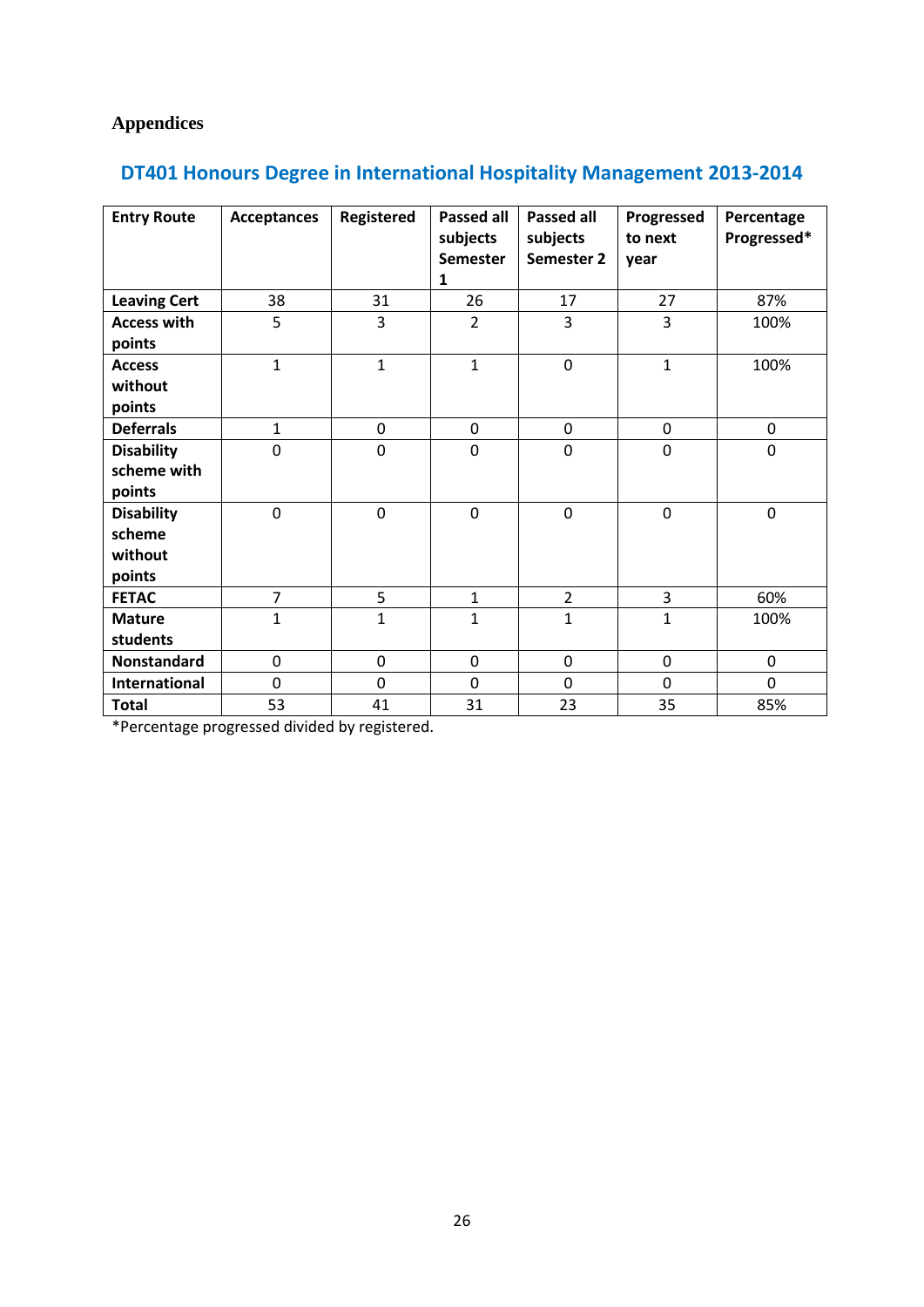# **DT406 Ordinary Degree in Tourism Management 2013-2014**

| <b>Entry Route</b>                               | <b>Acceptances</b> | <b>Registered</b> | <b>Passed</b><br>all<br>subjects<br><b>Semester</b><br>$\mathbf{1}$ | <b>Passed all</b><br>subjects<br><b>Semester</b><br>$\overline{2}$ | Progressed<br>to next<br>year | Percentage<br>progressed* |
|--------------------------------------------------|--------------------|-------------------|---------------------------------------------------------------------|--------------------------------------------------------------------|-------------------------------|---------------------------|
| <b>Leaving Cert</b>                              | 34                 | 28                | 15                                                                  | 15                                                                 | 23                            | 82%                       |
| <b>Access with</b><br>points                     | $\overline{2}$     | $\overline{2}$    | $\mathbf{1}$                                                        | $\mathbf{1}$                                                       | $\overline{2}$                | 100%                      |
| <b>Access</b><br>without<br>points               | $\overline{2}$     | $\overline{2}$    | $\mathbf{1}$                                                        | $\mathbf 0$                                                        | $\mathbf{1}$                  | 50%                       |
| <b>Deferrals</b>                                 | $\overline{2}$     | $\overline{2}$    | $\overline{2}$                                                      | $\mathbf{1}$                                                       | $\mathbf{1}$                  | 50%                       |
| <b>Disability</b><br>scheme with<br>points       | 0                  | $\mathbf 0$       | 0                                                                   | 0                                                                  | 0                             | 0                         |
| <b>Disability</b><br>scheme<br>without<br>points | $\mathbf{1}$       | $\mathbf{1}$      | 0                                                                   | $\mathbf 0$                                                        | $\mathbf 0$                   | $\mathbf 0$               |
| <b>FETAC</b>                                     | 3                  | $\overline{2}$    | $\overline{2}$                                                      | 0                                                                  | $\mathbf{1}$                  | 50%                       |
| <b>Mature</b><br>students                        | $\overline{4}$     | 3                 | 3                                                                   | 3                                                                  | 3                             | 100%                      |
| Nonstandard                                      | $\mathbf 0$        | $\mathbf 0$       | 0                                                                   | 0                                                                  | $\mathbf 0$                   | 0                         |
| <b>International</b>                             | $\mathbf 0$        | $\mathbf 0$       | 0                                                                   | 0                                                                  | $\mathbf 0$                   | 0                         |
| <b>Total</b>                                     | 48                 | 40                | 24                                                                  | 20                                                                 | 31                            | 78%                       |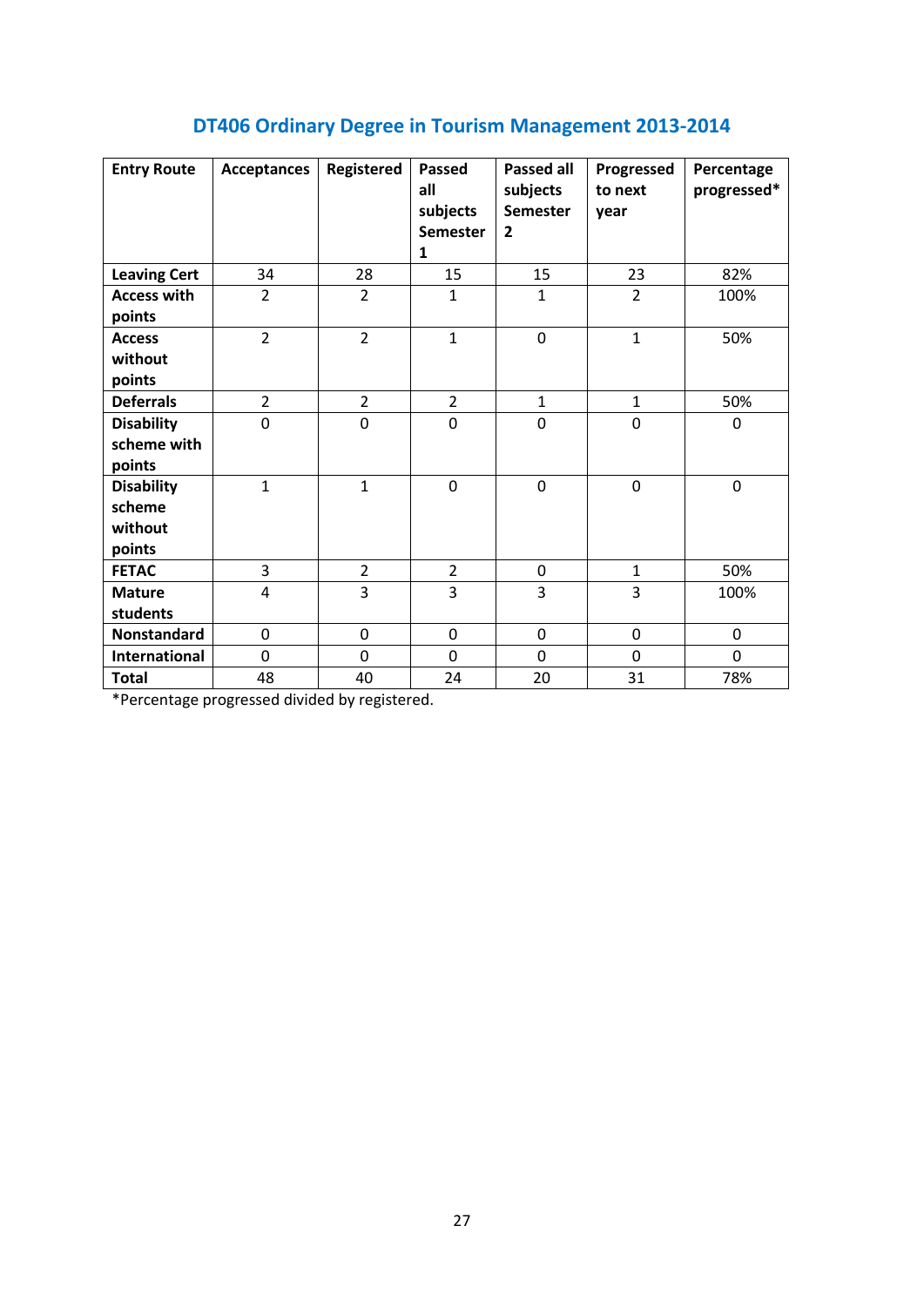# **DT408 Ordinary Degree in Hospitality Management 2013-2014**

| <b>Entry Route</b>    | <b>Acceptances</b> | Registered     | Passed<br>all<br>subjects<br><b>Semester</b><br>1 | <b>Passed all</b><br>subjects<br>Semester 2 | Progressed<br>to next<br>year | Percentage<br>progressed* |
|-----------------------|--------------------|----------------|---------------------------------------------------|---------------------------------------------|-------------------------------|---------------------------|
| <b>Leaving Cert</b>   | 28                 | 24             | 9                                                 | $\overline{7}$                              | 17                            | 71%                       |
| <b>Access with</b>    | $\mathbf{1}$       | 0              | $\mathbf 0$                                       | $\mathbf 0$                                 | 0                             | 0                         |
| points                |                    |                |                                                   |                                             |                               |                           |
| <b>Access</b>         | $\overline{2}$     | $\overline{2}$ | $\mathbf{1}$                                      | $\mathbf{1}$                                | $\mathbf{1}$                  | 50%                       |
| without               |                    |                |                                                   |                                             |                               |                           |
| points                |                    |                |                                                   |                                             |                               |                           |
| <b>Deferrals</b>      | 0                  | 0              | $\mathbf 0$                                       | $\mathbf 0$                                 | 0                             | 0                         |
| <b>Disability</b>     | 0                  | 0              | 0                                                 | $\mathbf 0$                                 | 0                             | 0                         |
| scheme with<br>points |                    |                |                                                   |                                             |                               |                           |
| <b>Disability</b>     | $\mathbf 0$        | $\mathbf 0$    | $\mathbf 0$                                       | $\mathbf 0$                                 | $\mathbf 0$                   | $\mathbf 0$               |
| scheme                |                    |                |                                                   |                                             |                               |                           |
| without               |                    |                |                                                   |                                             |                               |                           |
| points                |                    |                |                                                   |                                             |                               |                           |
| <b>FETAC</b>          | 11                 | 9              | 5                                                 | 5                                           | $\overline{7}$                | 78%                       |
| <b>Mature</b>         | $\overline{2}$     | $\overline{2}$ | $\overline{0}$                                    | $\mathbf{1}$                                | $\mathbf{1}$                  | 50%                       |
| students              |                    |                |                                                   |                                             |                               |                           |
| Nonstandard           | 0                  | 0              | $\mathbf 0$                                       | $\mathbf 0$                                 | 0                             | 0                         |
| International         | 0                  | 0              | $\mathbf 0$                                       | $\mathbf 0$                                 | 0                             | 0                         |
| <b>Total</b>          | 44                 | 37             | 15                                                | 14                                          | 26                            | 70%                       |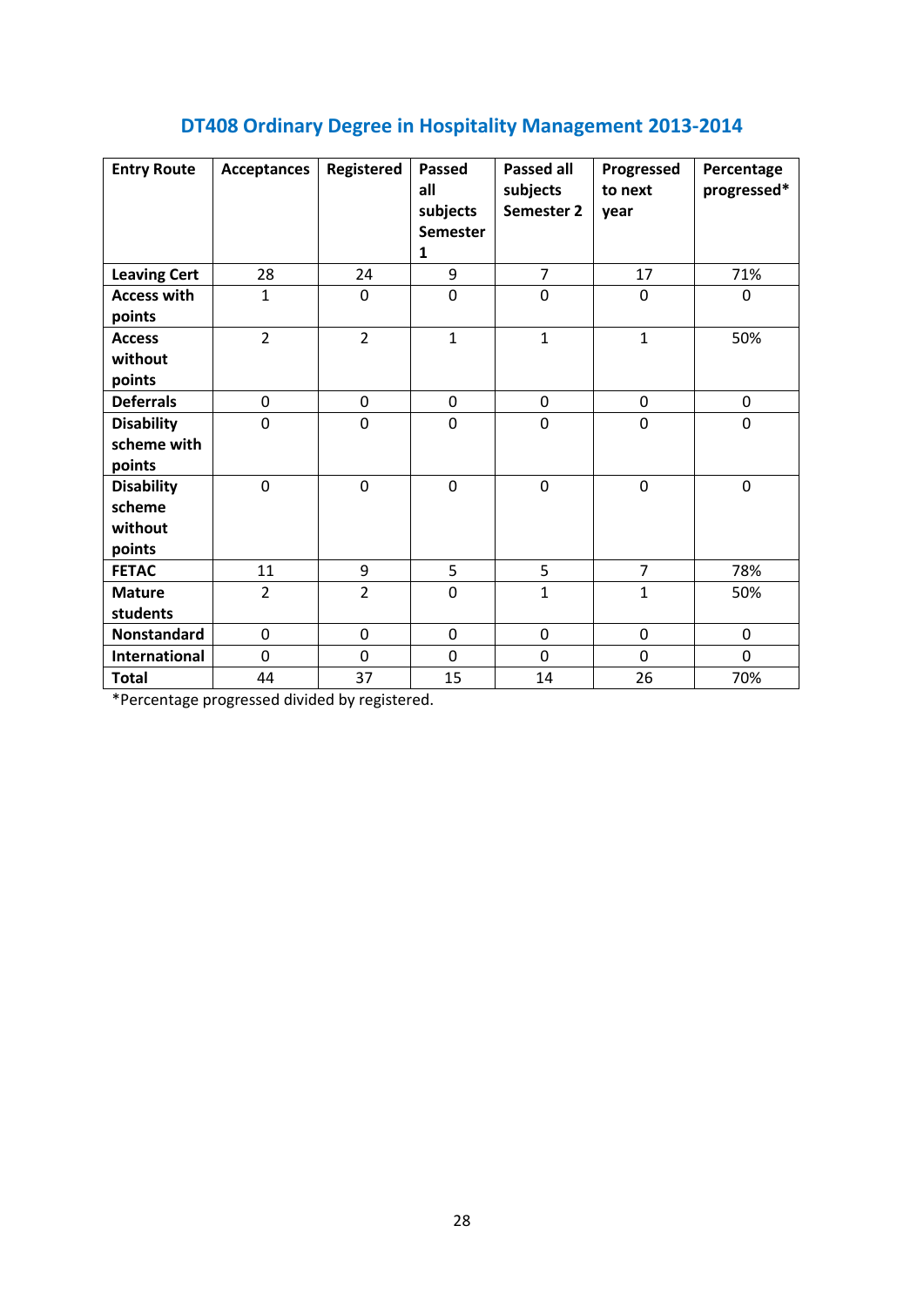| DT411 Ordinary Degree in Leisure Management 2013-2014 |  |  |  |  |
|-------------------------------------------------------|--|--|--|--|
|-------------------------------------------------------|--|--|--|--|

| <b>Entry Route</b>                               | <b>Acceptances</b> | Registered     | <b>Passed</b><br>all<br>subjects<br><b>Semester</b><br>1 | <b>Passed all</b><br>subjects<br>Semester 2 | Progressed<br>to next year | Percentage<br>Progressed* |
|--------------------------------------------------|--------------------|----------------|----------------------------------------------------------|---------------------------------------------|----------------------------|---------------------------|
| <b>Leaving Cert</b>                              | 34                 | 26             | 18                                                       | 12                                          | 17                         | 65%                       |
| <b>Access with</b><br>points                     | 3                  | 3              | $\overline{2}$                                           | $\mathbf{1}$                                | $\overline{2}$             | 67%                       |
| <b>Access</b><br>without<br>points               | 6                  | 5              | $\overline{2}$                                           | $\mathbf 1$                                 | $\overline{2}$             | 40%                       |
| <b>Deferrals</b>                                 | 3                  | 3              | $\mathbf{1}$                                             | 0                                           | $\overline{2}$             | 67%                       |
| <b>Disability</b><br>scheme with<br>points       | 0                  | 0              | $\mathbf 0$                                              | 0                                           | 0                          | 0                         |
| <b>Disability</b><br>scheme<br>without<br>points | $\overline{2}$     | $\overline{2}$ | $\mathbf{1}$                                             | $\mathbf 0$                                 | $\overline{2}$             | 100%                      |
| <b>FETAC</b>                                     | 5                  | 4              | 3                                                        | 3                                           | $\overline{2}$             | 50%                       |
| <b>Mature</b><br>students                        | 11                 | 9              | 5                                                        | $\overline{2}$                              | 6                          | 67%                       |
| <b>Nonstandard</b>                               | $\mathbf 0$        | $\mathbf 0$    | $\mathbf 0$                                              | 0                                           | 0                          | 0                         |
| <b>International</b>                             | 0                  | $\mathbf 0$    | $\mathbf 0$                                              | 0                                           | 0                          | $\mathbf 0$               |
| <b>Total</b>                                     | 64                 | 52             | 32                                                       | 19                                          | 33                         | 63%                       |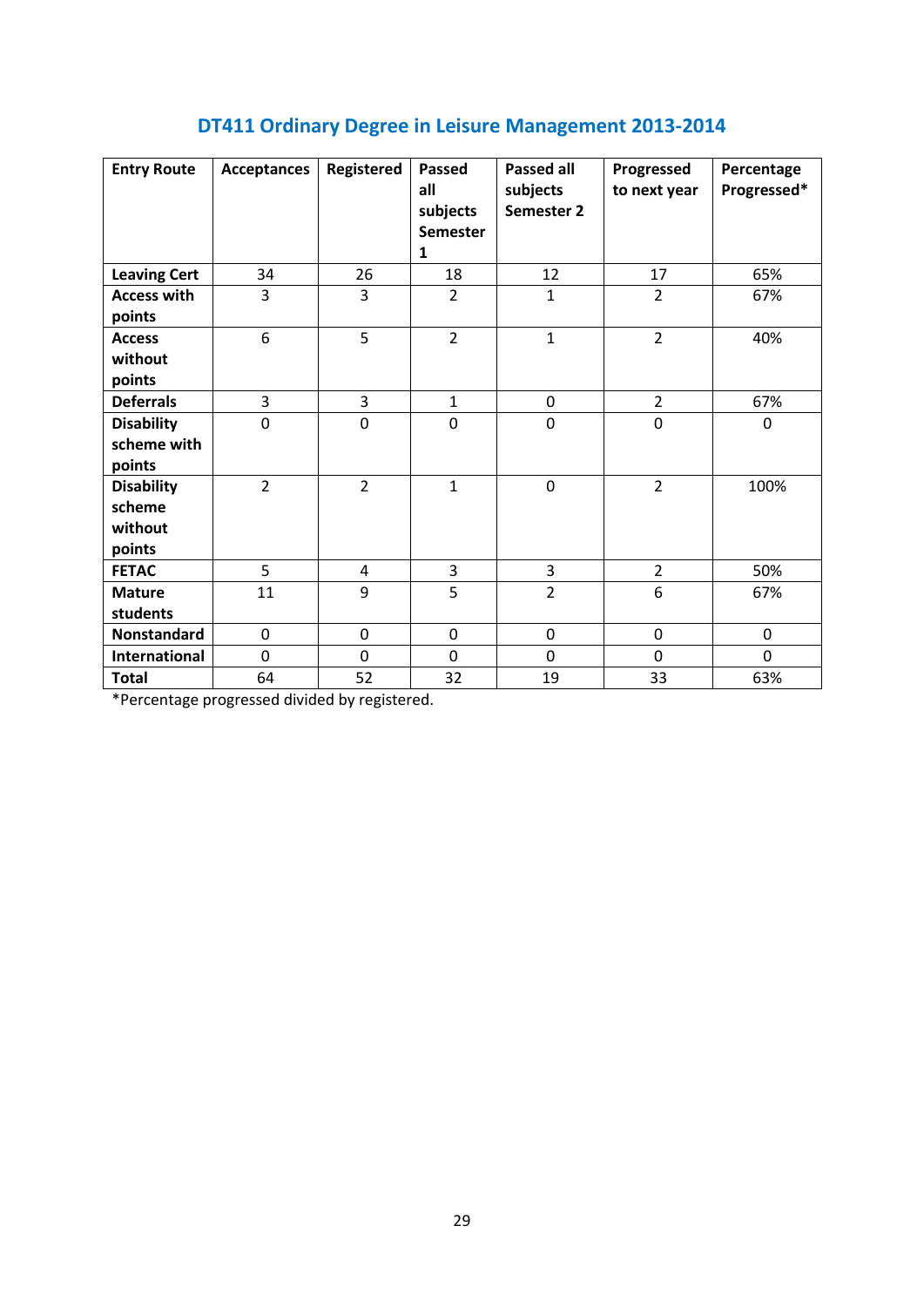|  |  | DT412 Honours Degree in Tourism Marketing 2013-2014 |
|--|--|-----------------------------------------------------|
|  |  |                                                     |

| <b>Entry Route</b>                               | <b>Acceptances</b> | Registered     | <b>Passed</b><br>all<br>subjects<br><b>Semester</b><br>$\mathbf{1}$ | <b>Passed all</b><br>subjects<br><b>Semester</b><br>$\overline{2}$ | Progressed<br>to next<br>year | Percentage<br>progressed* |
|--------------------------------------------------|--------------------|----------------|---------------------------------------------------------------------|--------------------------------------------------------------------|-------------------------------|---------------------------|
| <b>Leaving Cert</b>                              | 14                 | 13             | 6                                                                   | 6                                                                  | 8                             | 62%                       |
| <b>Access with</b><br>points                     | 0                  | 0              | 0                                                                   | $\mathbf 0$                                                        | 0                             | 0                         |
| <b>Access</b><br>without<br>points               | 0                  | $\mathbf 0$    | $\mathbf 0$                                                         | $\mathbf 0$                                                        | $\mathbf 0$                   | 0                         |
| <b>Deferrals</b>                                 | 0                  | 0              | 0                                                                   | $\mathbf 0$                                                        | 0                             | 0                         |
| <b>Disability</b><br>scheme with<br>points       | 0                  | 0              | 0                                                                   | $\mathbf 0$                                                        | 0                             | 0                         |
| <b>Disability</b><br>scheme<br>without<br>points | $\overline{0}$     | $\overline{0}$ | $\mathbf 0$                                                         | $\mathbf 0$                                                        | $\mathbf 0$                   | $\mathbf 0$               |
| <b>FETAC</b>                                     | 10                 | 10             | $\overline{7}$                                                      | 6                                                                  | 8                             | 80%                       |
| <b>Mature</b><br>students                        | 5                  | $\mathbf{1}$   | $\boldsymbol{0}$                                                    | 0                                                                  | $\mathbf 0$                   | 0                         |
| Nonstandard                                      | $\mathbf{1}$       | $\mathbf{1}$   | $\mathbf{1}$                                                        | $\mathbf 0$                                                        | $\mathbf{1}$                  | 100%                      |
| <b>International</b>                             | 0                  | 0              | 0                                                                   | $\mathbf 0$                                                        | 0                             | 0                         |
| <b>Total</b>                                     | 30                 | 25             | 14                                                                  | 12                                                                 | 17                            | 68%                       |